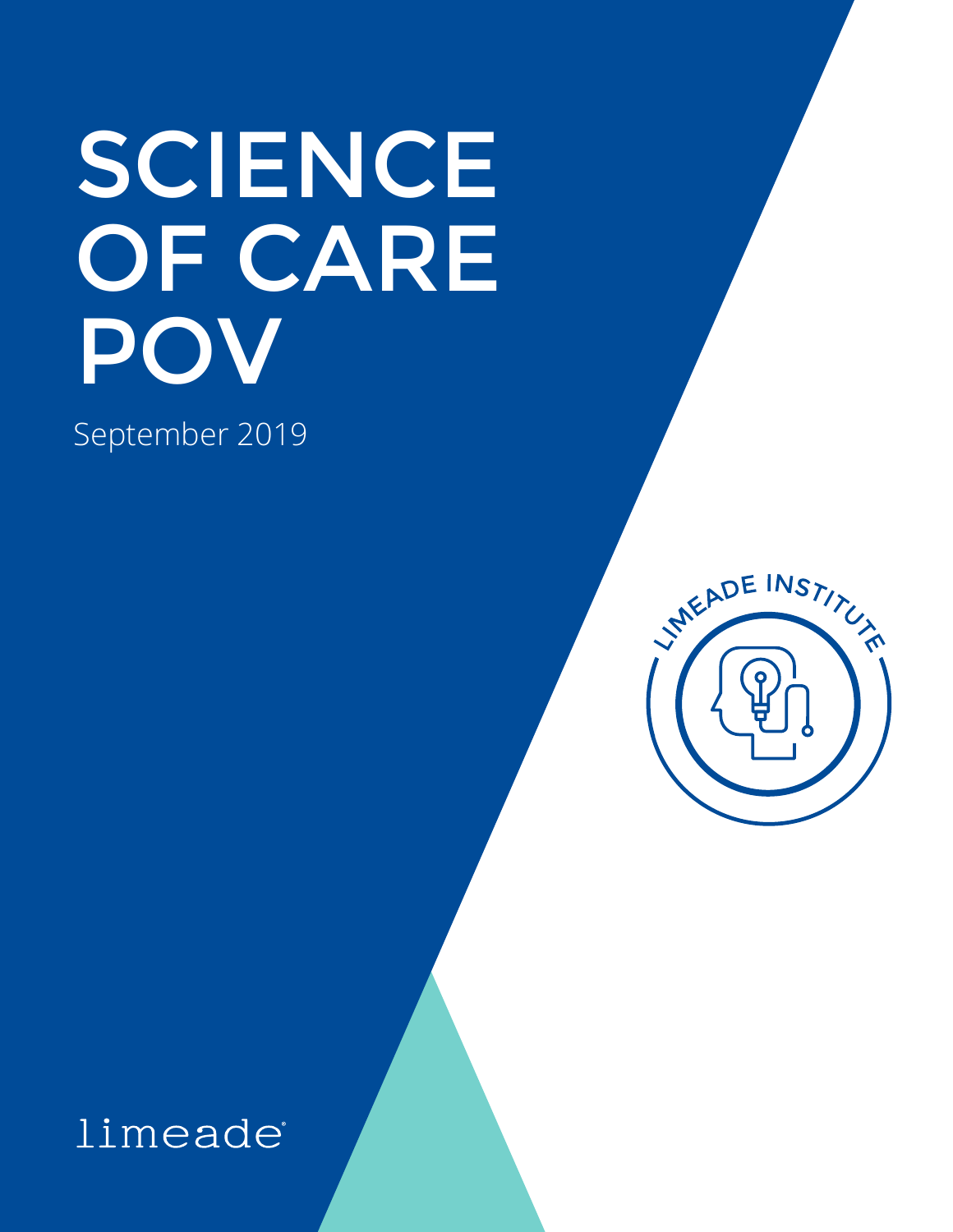

#### **CONTENTS**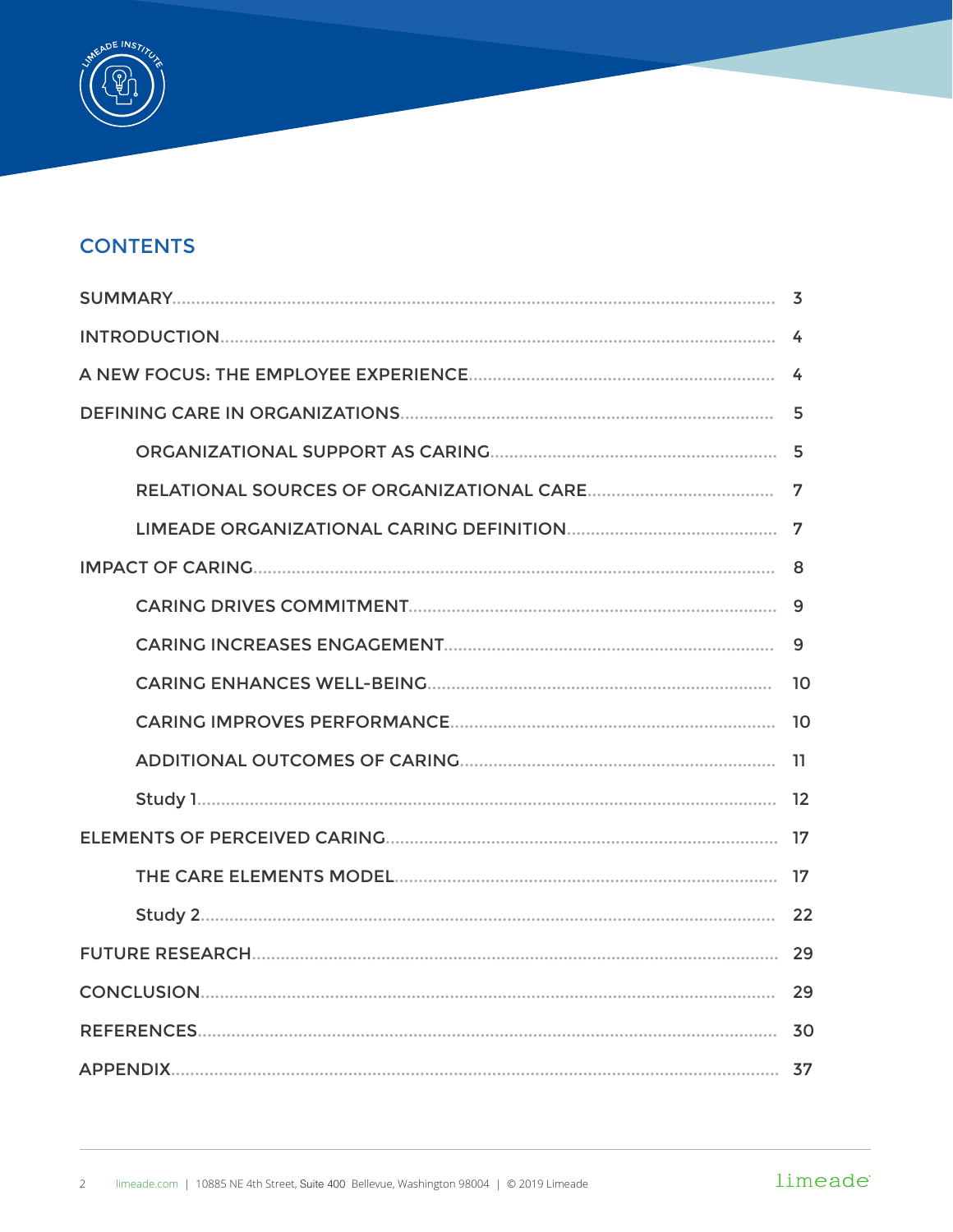

## THE SCIENCE OF CARE

### **Kelly M. Hamilton, M.S., Reetu Sandhu, PhD & Laura Hamill, PhD Limeade Institute**

#### **SUMMARY**

Over the last several decades, the workplace has shifted from one driven by the needs of employers to one centered around the experience of employees. To compete in the modern workplace, organizations need to demonstrate to their workers that they not only support them in their work tasks, but that they also genuinely care about them as people. In this paper, we discuss what it means for an organization to care, how employees feeling cared for impacts company outcomes and how to demonstrate organizational care for employees. To do this, we describe the ways companies can show they care, as well as provide an accompanying toolkit to aid employers in building a caring workplace from the ground up.

#### KEY FINDINGS

#### When employees feel cared for:

- 60% plan to stay at their company for three plus years (as opposed to only 7% of those who don't feel cared for)
- **95% say they feel included in their organization** (compared to 14% of those who don't feel cared for)
- 90% say they're likely to recommend their organization as a great place to work (compared to 9% of those who don't feel cared for)
- 94% say they feel personally engaged in their work (compared to 43% of those who don't feel care)
- 94% say they have well-being in their life (compared to 52% of those who don't feel care)
- 50% say their stress is manageable (compared to 14% of those who don't feel care)
- 56% say they don't feel burned out (compared to 16% of those who don't feel care)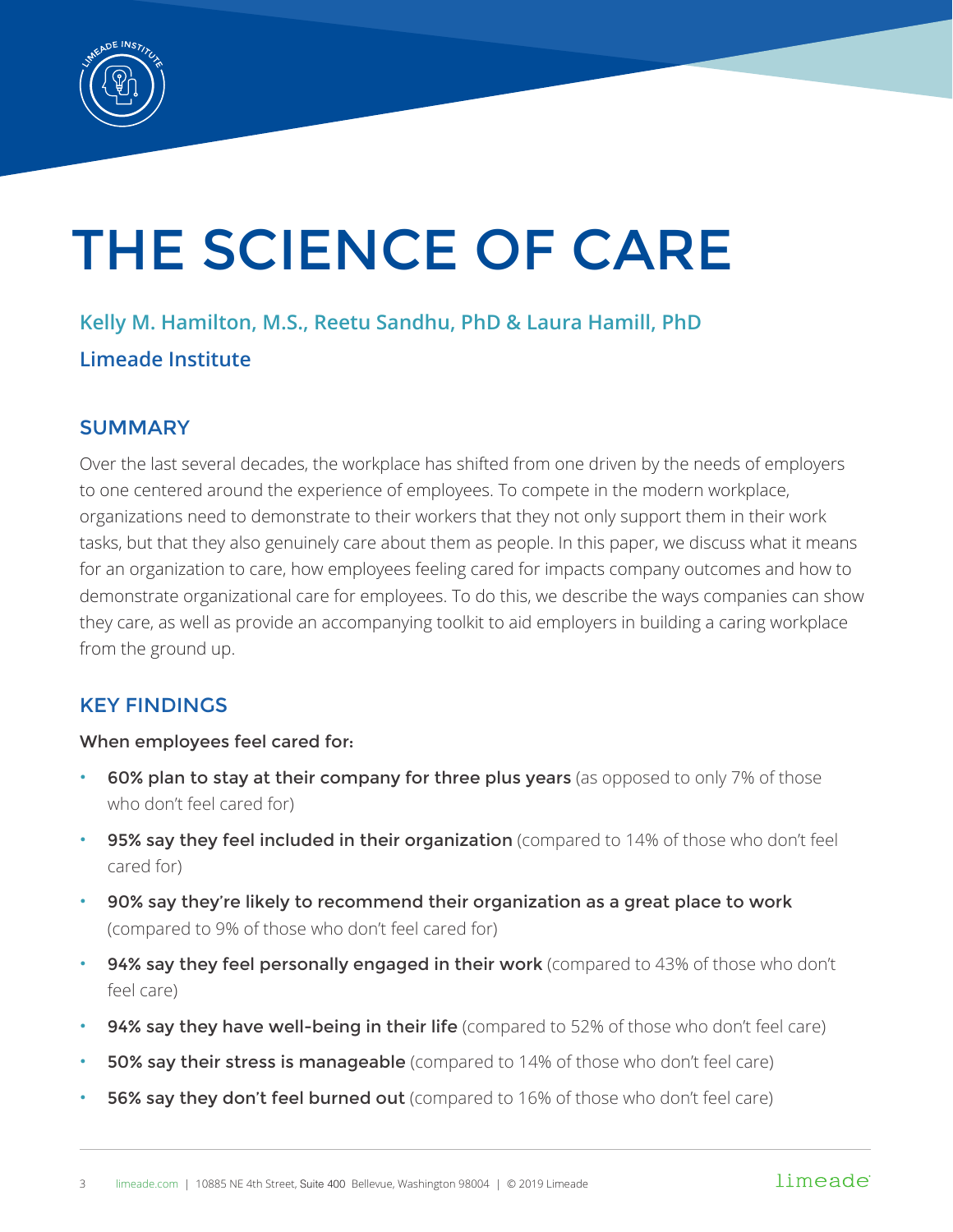

#### INTRODUCTION

As the nature of the modern workplace continues to shift from one driven by the needs of employers to one centered around the experience of employees, organizations must recognize the need to demonstrate to their workers that they care about them — both as organizational members and humans (Morgan, 2015). To do so, companies should take a "whole-person" approach to managing the employee experience, which involves integrating existing corporate well-being, diversity and inclusion, employee engagement and other programs to foster an overall sense of feeling cared for among employees. In this paper, we discuss what it means for an organization to care, how feeling cared for impacts company outcomes and how to demonstrate organizational care for employees.

#### A NEW FOCUS: THE EMPLOYEE EXPERIENCE

Over the last 40 years, the workplace has increasingly shifted from one focused primarily on driving productivity and efficiency towards one centered around fostering engagement, well-being and inclusion. Historically, when work was more routine and patriarchal models were more trusted, workers were paid a wage as part of a contract with their employers, on whom they were dependent for opportunities. In recent decades, economic forces have led to changes in career patterns, shifting power into the hands of employees (Morgan et al., 2015; Pink, 2009). This change has created a demand on employers to pay attention to more than employee productivity, but also the factors that contribute to a positive employee experience. Based on our own research, in which we interviewed and surveyed over 200 Chief Human Resource Officers of medium-size and enterprise-level companies, we define employee experience (EX) as how employees feel at work and about working for an organization. As an employee-centric concept and one that reflects the larger economic and societal shifts, employee experience is connected to all aspects of one's work life, from relationships with supervisors and coworkers to a sense of being valued for one's contributions and growing in one's career. At Limeade we believe that in order to attract and retain the best talent, foster engagement and maximize productivity, organizations must focus on enhancing the employee experience. Organizational literature and our own research demonstrate that, to do this, they must show their employees that they genuinely care about them.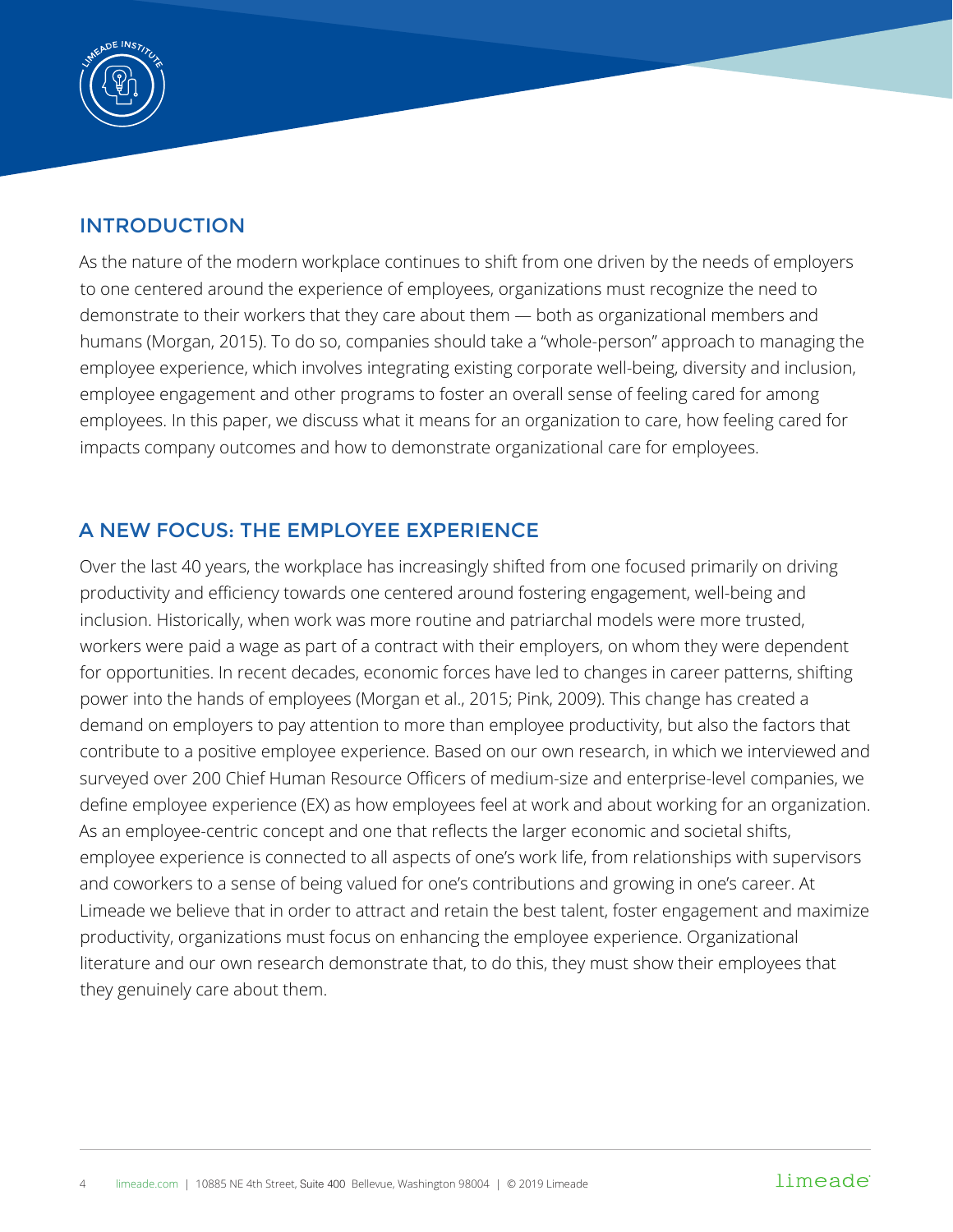

#### DEFINING CARE IN ORGANIZATIONS

At the most basic level, caring for someone is defined as the provision of what is necessary for the health, welfare, maintenance and protection of someone or something. Conversely, an individual feeling cared for involves a sense of being looked after and having one's needs provided for. This caring-cared for dynamic can best be conceptualized as a bond or an attachment. According to attachment theory (Bowlby, 1969), humans have an innate need to seek and develop affectional bonds with others, particularly in times of need. Although much attachment research has focused on the parent-child relationship, research on adult attachment has identified similar attachment dynamics in organizational relationships (Yip, Ehrhardt, Black, & Walker, 2015). Specifically, researchers have identified that leaders, mentors, coworkers and the organization itself can serve as sources of social support and membership for employees (Hazan & Shaver, 1990). Additionally, these attachment dynamics in work relationships are related to valued organizational outcomes as well as negative outcomes when attachment needs are not fulfilled (Yip et al., 2015).

#### ORGANIZATIONAL SUPPORT AS CARING

Because "caring" is a general construct not specific to organizations, it is useful to draw upon a closely related construct within the organizational literature: perceived organizational support. Much like the perception of being cared for by others, perceived organizational support is the overall feeling employees have that their organizations value their contributions and care about their well-being (Eisenberger et al., 1997; Kim, Eisenberger, & Baik, 2016). According to the theory, because the organization sets policies and norms that provide continuity, is responsible for the actions of its managers and specifies how employees should behave, employees tend to view the organization as having humanlike characteristics (Levinson, 1965). This personification provides a simplified mechanism through which employees can summarize and interpret the interactions they have with their organizations and its representatives. Additionally, employees tend to view the organization as having a more or less favorable orientation toward them (Eisenberger et al., 1986). This perspective fuels a need fulfillment process by which employees expect organizations to fulfill certain socioemotional needs (e.g., affiliation, esteem, and emotional support) (Armeli, Eisenberger, Fasolo, & Lynch, 1998; Eisenberger, Huntington, Hutchinson, & Sowa, 1986; Eisenberger & Stinglhamber, 2011). When these needs are met, this results in greater identification and commitment to the organization, an increased desire to help the organization succeed and greater psychological well-being (Kurtessis et al., 2017).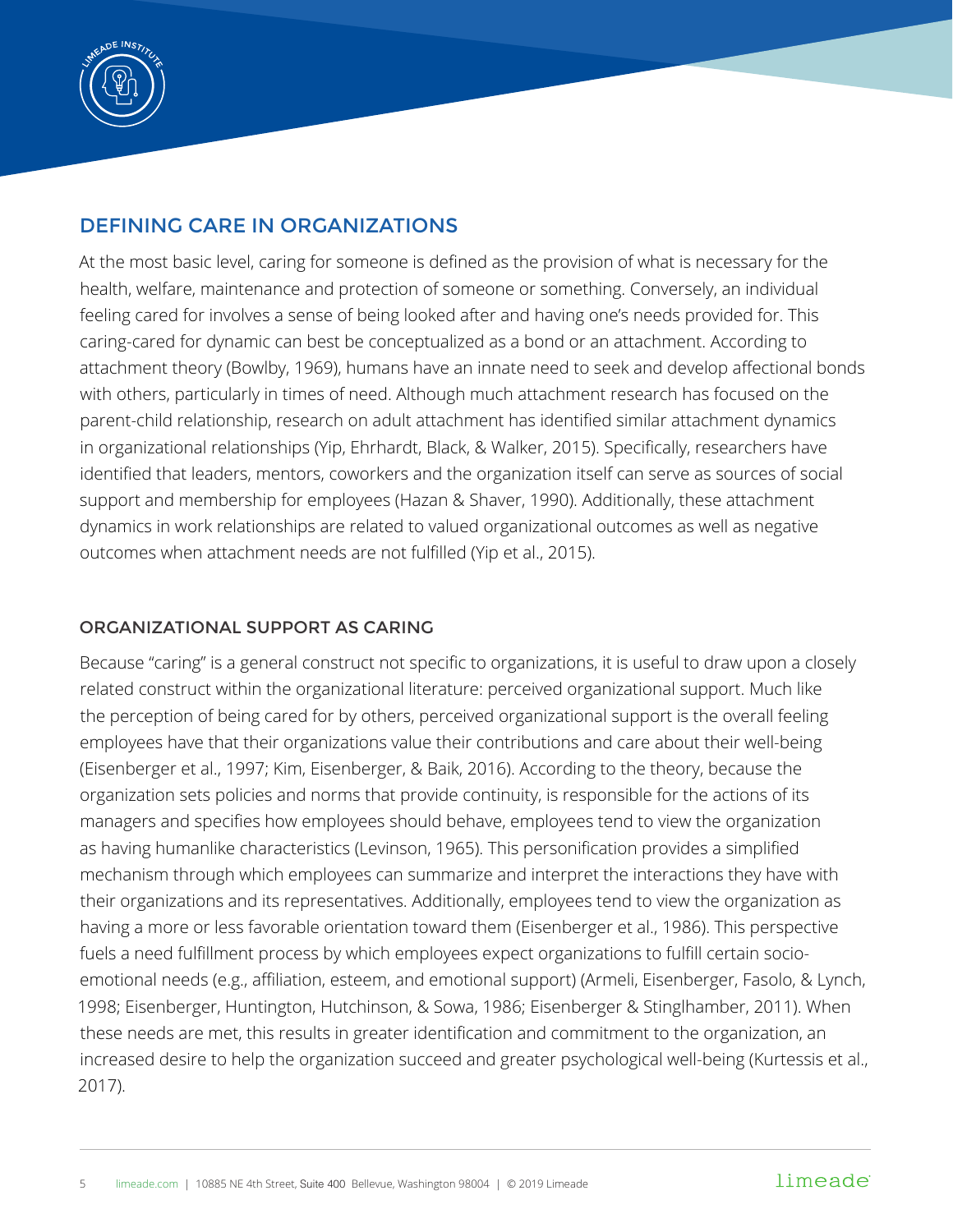

It is important to acknowledge that as employees spend more of their time at work, they may increasingly look toward their work organization as a source of fulfillment of socio-emotional needs and professional opportunities (Eisenberger, Karagonlar, Stinglhamber, Neves, Becker, Gonzales-Morales, & Steigermueller, 2019).



Figure 1. Limeade Organizational Support Model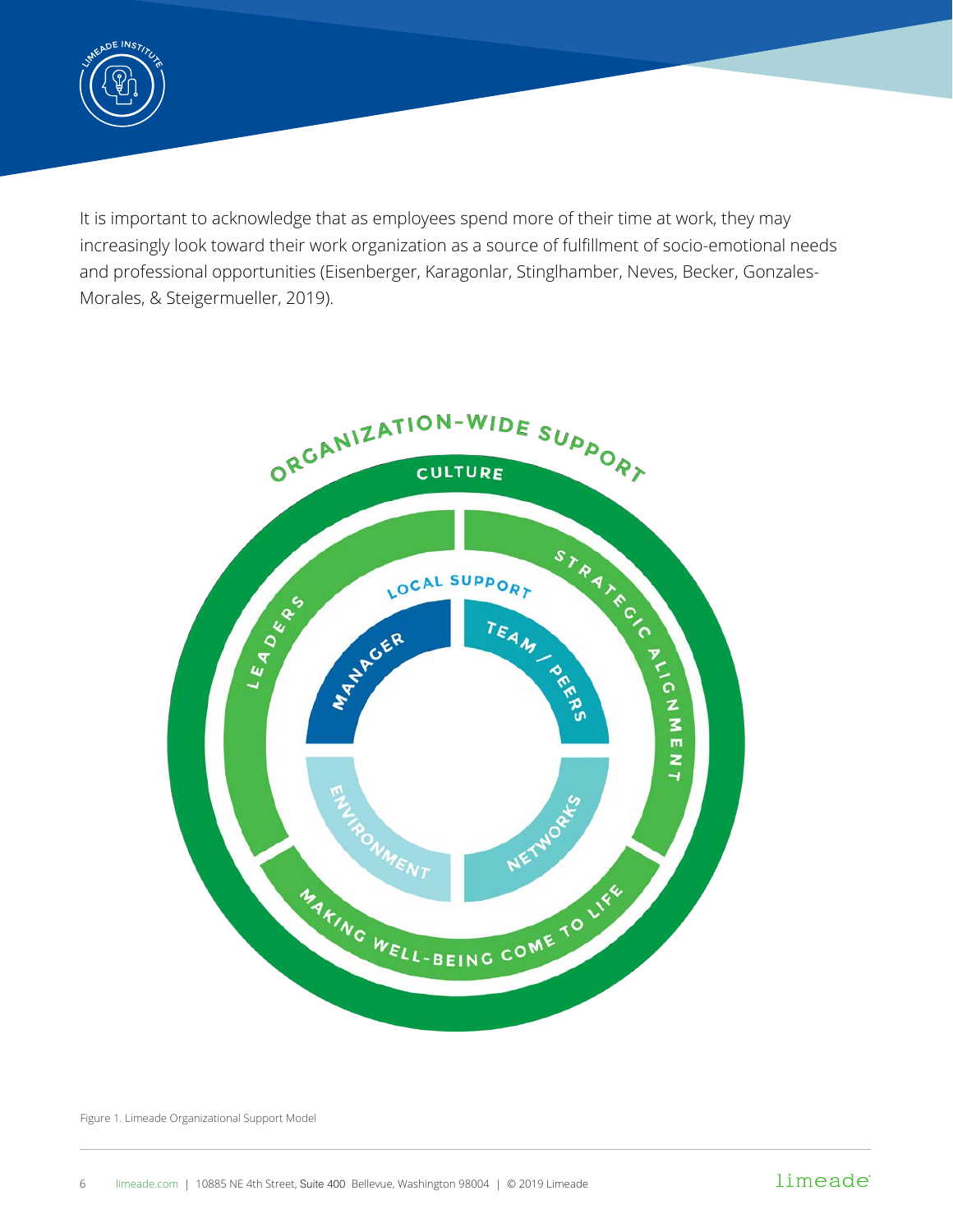

#### RELATIONAL SOURCES OF ORGANIZATIONAL CARE

As seen from our organizational support model (Figure 1), there are many sources that can contribute to overall perceptions of organizational care. Relationally, employees can perceive caring from individuals such as coworkers and supervisors/managers. Social support, which refers to the receipt of help from others, can take several forms including emotional, instrumental, informational or structural (House, 1981) and can be demonstrated in many ways across multiple levels of the organization (Dimoff & Kelloway, 2017). For example, supervisors may provide support by offering tangible resources (e.g., a bonus) or emotional support (e.g., listening to an employee who is distressed), and organizations may provide intangible resources such as a flexible work-family policy or scheduling flexibility. Although having the support of all organizational members may be important to employee outcomes, supervisors more closely embody the organization than other members and are viewed as acting on its behalf (Eisenberger, Karagonlar, Stinglhamber, Neves, Becker, Gonzalez-Morales, & Steiger-Mueller, 2010). Having the support of one's supervisor is important because they hold power over the employee and are viewed as representatives of the organizations they serve, leading employees to perceive their support as indicative of support from the organization as well (Frone, 2000; Rhoades & Eisenberger, 2002). Meta-analytic research indicates that perceived supervisor support is more strongly related to perceived organizational support than is perceived coworker support or perceived team support (Kurtessis et al., 2017). Additionally, several studies have found that supervisor support promotes positive work outcomes such as higher levels of job satisfaction (Griffin, Patterson, & West, 2001), extra-role behaviors (Chen and Chiu 2008; Shanock and Eisenberger 2006), reduced turnover (Eisenberger, Stinglhamber, Vandenberghe, Sucharski, & Rhoades, 2002; Maertz, Griffeth, Campbell, & Allen, 2007) and lower levels of employee cynicism (Cole et al. 2006). Because we conceptualize overall perceived organizational, supervisor and coworker support as forms of caring at work, we use these terms and "caring" interchangeably throughout the rest of the paper.

#### LIMEADE ORGANIZATIONAL CARING DEFINITION

Organizations show they care by authentically investing in, committing to and supporting their employees.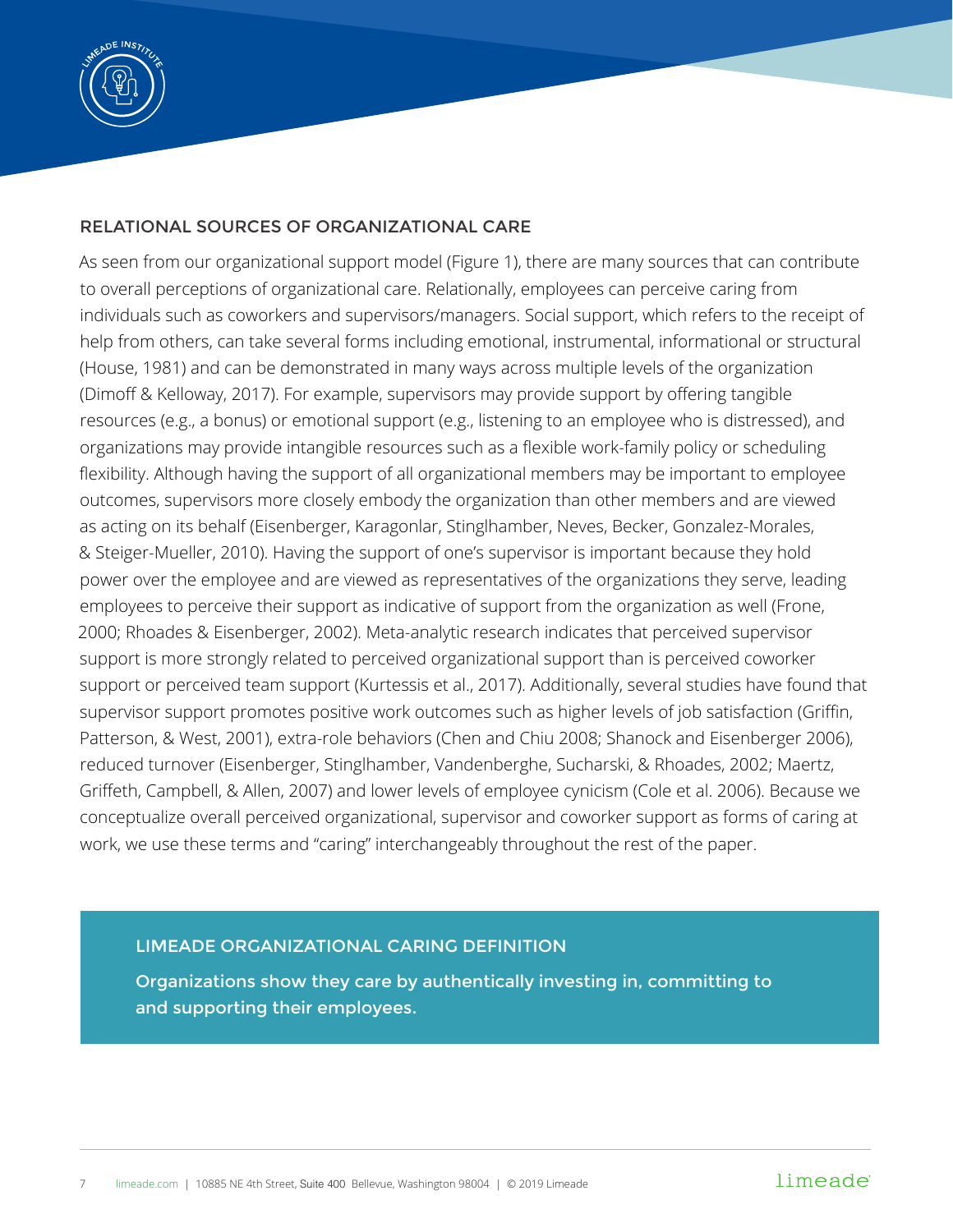

#### IMPACT OF CARING

When employees perceive their organizations care about them, they are more likely to experience increased commitment, engagement, psychological well-being and performance (Gupta et al., 2016; Kurtessis et al., 2015; Kurtessis et al., 2017; Rhoades & Eisenberger 2002). These outcomes can be explained by social exchange theory (Blau, 1964), which holds that social behavior is the result of an exchange process in which social relationships are rooted in a give-and-take process in which people weigh risks and rewards and act in response to those assessments. According to the theory, employees develop a more favorable orientation toward organizations for which they work in response to the organization's fulfillment of their socio-emotional needs (e.g., approval, esteem, affiliation and emotional support) and material goals and objectives (Eisenberger & Stinglhamber, 2011; Rousseau, 1989, 1995; Shore et al.,2006). As a result, employees seek balance in the relationship and thus reciprocate by providing value back to the organization. In other words, employment is viewed as an exchange of loyalty and effort by the employee for benefits and resources from the organization (Cropanzano & Mitchell, 2005).

Importantly, the degree to which employees will reciprocate depends upon their attributions regarding the extent to which treatment they receive from employers reflects a concern for their welfare. If the employee perceives that the organization cares, they consider the benefactors more trustworthy and likely to provide valued resources — either socioemotional or tangible — in the future (Eisenberger et al., 2019; Gouldner, 1960; Greenberg, 1980; Kurtessis et al., 2017). An important implication of this perspective is that if employees feel they are giving more (e.g., effort, time or dedication to the company) than they are being given in exchange (e.g., social support), they will be less likely to feel satisfied in their jobs (Kurtessis, Eisenberger, Ford, Buffardi, Stewart, & Adis, 2017), which could lead to negative outcomes including decreased engagement, commitment or increased turnover intentions.

Based on changing norms related to promotion of employees' well-being, dignity and respect, employers are putting forth additional efforts to demonstrate that they care by introducing more human resource benefits. However, recent meta-analytic research suggests that doing so often backfires (Eisenberger et al., 2019). In fact, employees may believe such displays are a "trap" designed to dupe them into long-term unfavorable exchange relationships (Eisenberger et al., 2019). Indeed, the same study found that compared to those of previous decades, today's workers do not have stronger exchange relationships with their employers. This indicates that although organizations recognize that the employee experience is of utmost importance, they struggle to effectively demonstrate to their employees that they care.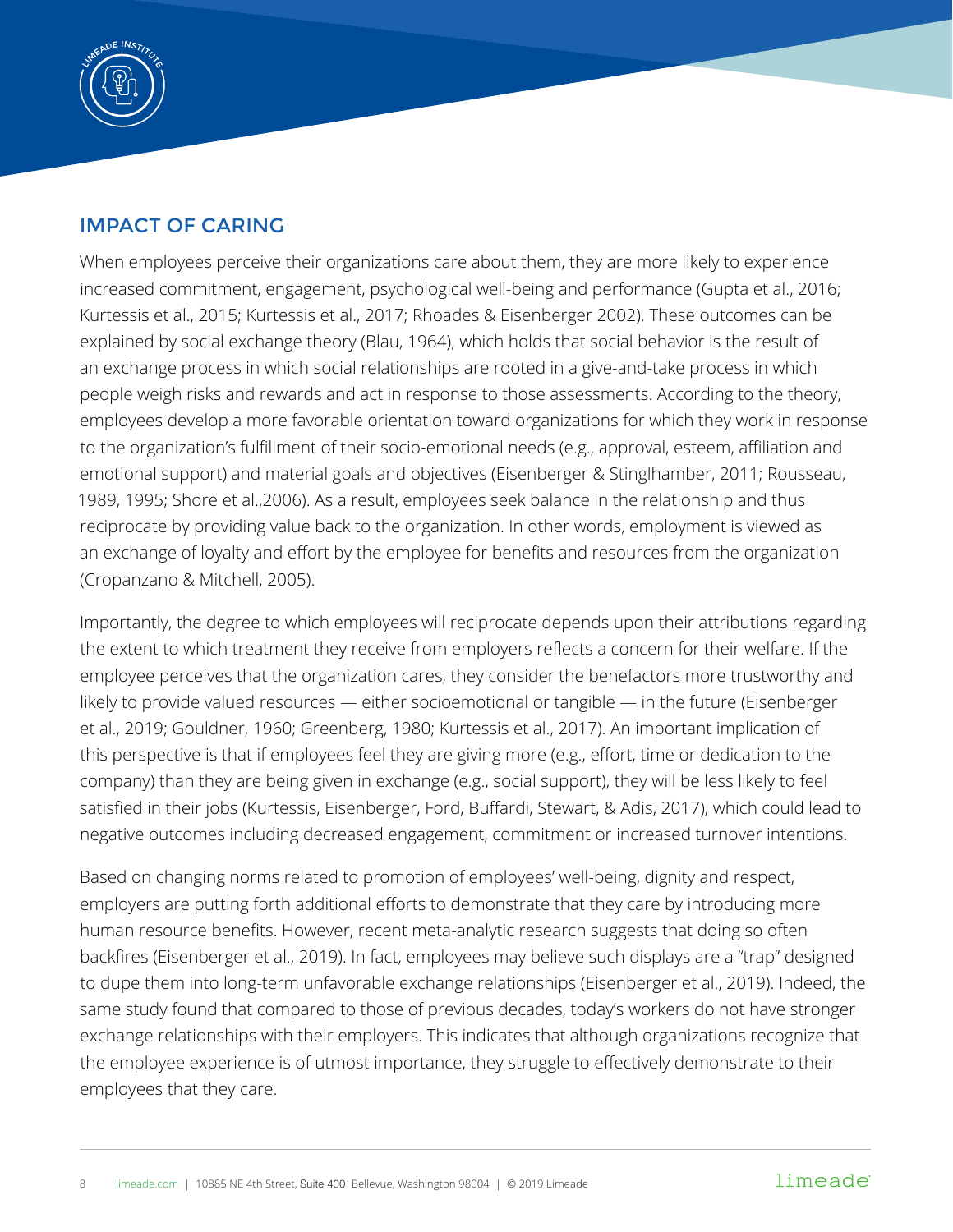

We will now review important findings — from the organizational literature as well as our own research — related to four important outcomes of perceived caring, including increased commitment, engagement, well-being and performance.

#### CARING DRIVES COMMITMENT

Research has demonstrated that when employees perceive support from their organizations, they feel more emotional commitment — or affective commitment — toward the organization (Allen & Meyer, 1990; Meyer & Allen, 1997). Through the lens of social exchange, the support perceived by employees from employers helps fulfill socio-emotional needs that the employee then feels the need to "repay" through additional dedication to organizational objectives (Kim et al., 2016). In other words, when they feel cared for, employees reciprocate the caring by developing affective commitment (Tsui, Pearce, Porter, & Tripoli, 1997). For these reasons, employees' commitment relies heavily on their perceptions that their employers care about them. In fact, perceived organizational support has been found to be the biggest driver of affective commitment (Gupta et al., 2016) and has been found to mediate the association between perceived organizational support and performance (Casimir, Ng, Wang, & Ooi, 2014). Further, affective organizational commitment has been viewed as an important determinant of employees' intentions to stay with the organization and pursue organizational goals (Klein, Becker, & Meyer, 2009; Meyer & Allen, 1997).

#### CARING INCREASES ENGAGEMENT

Enhanced commitment from employees as a result of perceived caring leads to additional positive outcomes for individuals and their organizations, including increased engagement (Gupta et al., 2016). Engagement is a deep connection and sense of purpose that drives employees to invest more personal resources in their work (Gupta, Agarwal, & Khatri, 2016), driving productivity while decreasing employee turnover and accidents (Aon Hewitt, 2009; Harter et al., 2002; Shuck, 2011), and enhancing business outcomes such as customer service climate, customer satisfaction and customer loyalty (Harter et al., 2002; Salanova, Agut, & Peiró, 2005). Perceived caring is also associated with thriving at work, which is a positive psychological state characterized by a sense of vitality and learning (Abid, Zahra, & Ahmed, 2015; Kleine, Rudolph, & Zacher, 2019; Riaz, Xu, & Hussain, 2018). Meta-analytic research has found that thriving at work is related to important employee outcomes including burnout, commitment and performance (Kleine et al., 2019).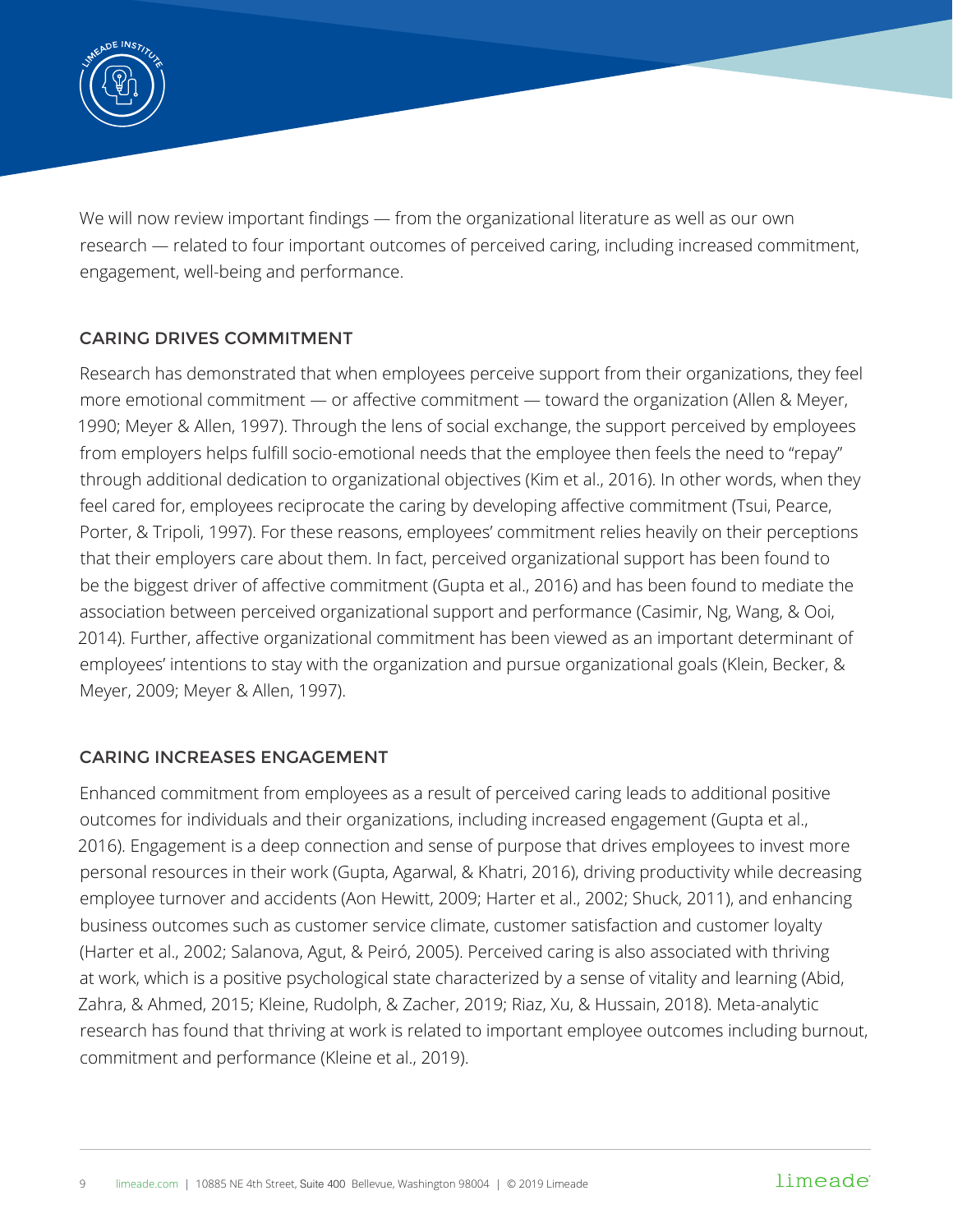

#### CARING ENHANCES WELL-BEING

When employees perceive their organizations care about them, they also experience a heightened sense of subjective well-being, which includes moods, emotions and evaluation of job and life satisfaction (Diener, Scollon, & Lucas, 2004). Research indicates that employees who perceive high levels of perceived organizational support are more satisfied with their jobs, experience less job stress, burnout, emotional exhaustion and have more balance between work and non-work life domains (Kurtessis et al., 2017). This is likely because perceived caring fulfills employees' socioemotional needs and increases their expectancy that their future needs will be fulfilled, thereby reducing stress and buffering against components of burnout (e.g., emotional exhaustion) and work-family conflict (Kurtessis et al., 2017). This may occur because, based on resource-based models of burnout (e.g., conservation of resources theory, Hobfall, 1989, and job demands-resources model of burnout, Demerouti, Bakker, Nachreiner, & Schaufeli, 2001), burnout is largely driven by a lack of resources to cope with work demands. In sum, employees with high perceived organizational support find their job more enjoyable, are in a better mood at work and suffer fewer strain symptoms, including fatigue and burnout (Rhoades & Eisenberger, 2002). It should also be noted that it is widely acknowledged that conditions where people live, work, learn and play — known as social determinants of health —affect a wide range of health risks and outcomes. Indeed, the federal government has initiated a Healthy People 2020 initiative to highlight the importance of creating social and physical environments that promote good health for all.

#### CARING IMPROVES PERFORMANCE

When employees perceive their employers care about them, they are more likely to feel more obliged to help the organization meet its objectives and to believe that such additional effort will be rewarded. This felt obligation should drive employees to expend additional effort into job activities, resulting in enhanced performance both in and beyond their role requirements (Kurtessis et al., 2017). This can be at least partially explained by the increase in commitment, which has been shown to drive organizational citizenship behavior as the result of perceived organizational support (Gupta et al., 2016). This is further supported by meta-analytic evidence that employees with high affective commitment demonstrate higher levels of performance in their roles and are more likely to go "above and beyond" (extra-role performance) (Kim et al., 2016; Meyer, Stanley, Herscovitch, & Topolnytsky, 2002; Riketta, 2002). In contrast, when employees feel a lack of support from their organization, they are more likely to withdraw from their work and enact behaviors that harm the organization and its representatives, known as counter-productive work behaviors (Kurtessis et al., 2017).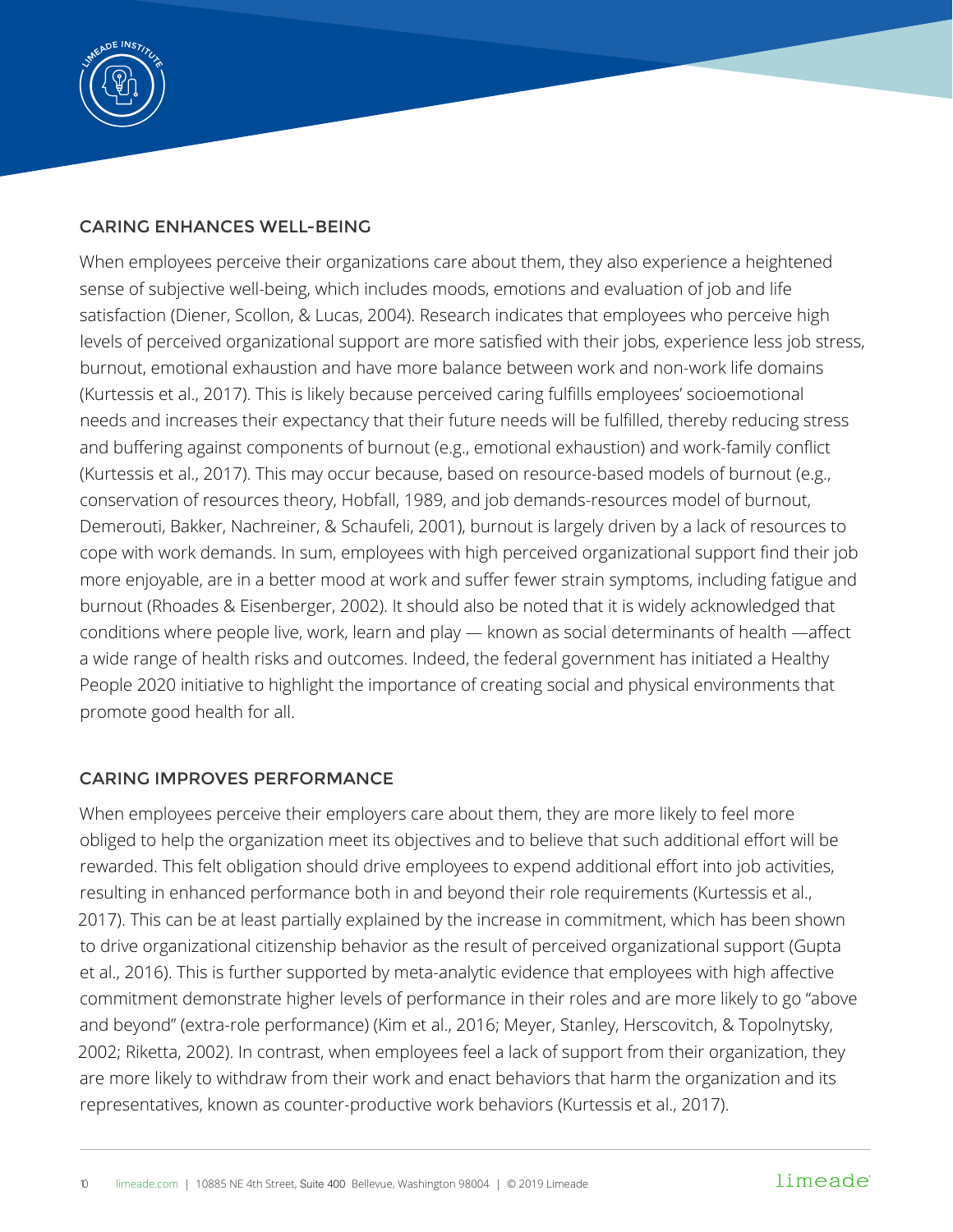

#### ADDITIONAL OUTCOMES OF CARING

When employees perceive their organizations care, they are also less likely to leave the organization, be absent from work and commit errors or accidents (Kurtessis et al., 2017; Gallup, 2017). Additionally, they exhibit more job involvement and experience higher levels of trust in their organization and its representatives (Kurtessis et al., 2017). Because organizational caring involves the provision of informational and tangible resources, it is likely that if employees do not feel they have equal access to those resources, they will not feel included (Shore et al., 2011). Table 1 summaries the outcomes of organizational caring found from the existing academic and empirical literature.

| <b>Commitment</b> | Increased emotional (affective) commitment<br>Enhanced performance when commitment is in response to organizational support<br>performance<br>Increased intentions to stay with the organization and pursue organizational goals<br>۰               |  |
|-------------------|-----------------------------------------------------------------------------------------------------------------------------------------------------------------------------------------------------------------------------------------------------|--|
| Engagement        | A result of enhanced commitment<br>Drives productivity<br>Decreases employee turnover<br>Decreases accidents<br>Enhances customer service climate, customer satisfaction, and customer loyalty<br>Enhances thriving at work<br>۰<br>Reduces burnout |  |
| <b>Well-being</b> | Heightened sense of subjective well-being (i.e., moods, emotions, and evaluation of job<br>۰<br>and life satisfaction)<br>Increased job satisfaction<br>Reduced job stress, burnout, emotional exhaustion and work-family conflict                  |  |
| Performance       | Increased in- and extra-role performance, including organizational citizenship behavior<br>۰<br>Reduced counter-productive work behaviors<br>۰                                                                                                      |  |
| Other             | Reduced absenteeism<br>Reduced errors<br>Increased job involvement<br>۰<br>Increased levels of trust in organization and its representative<br>$\bullet$                                                                                            |  |

#### TABLE 1: SUMMARY OF OUTCOMES OF ORGANIZATIONAL CARING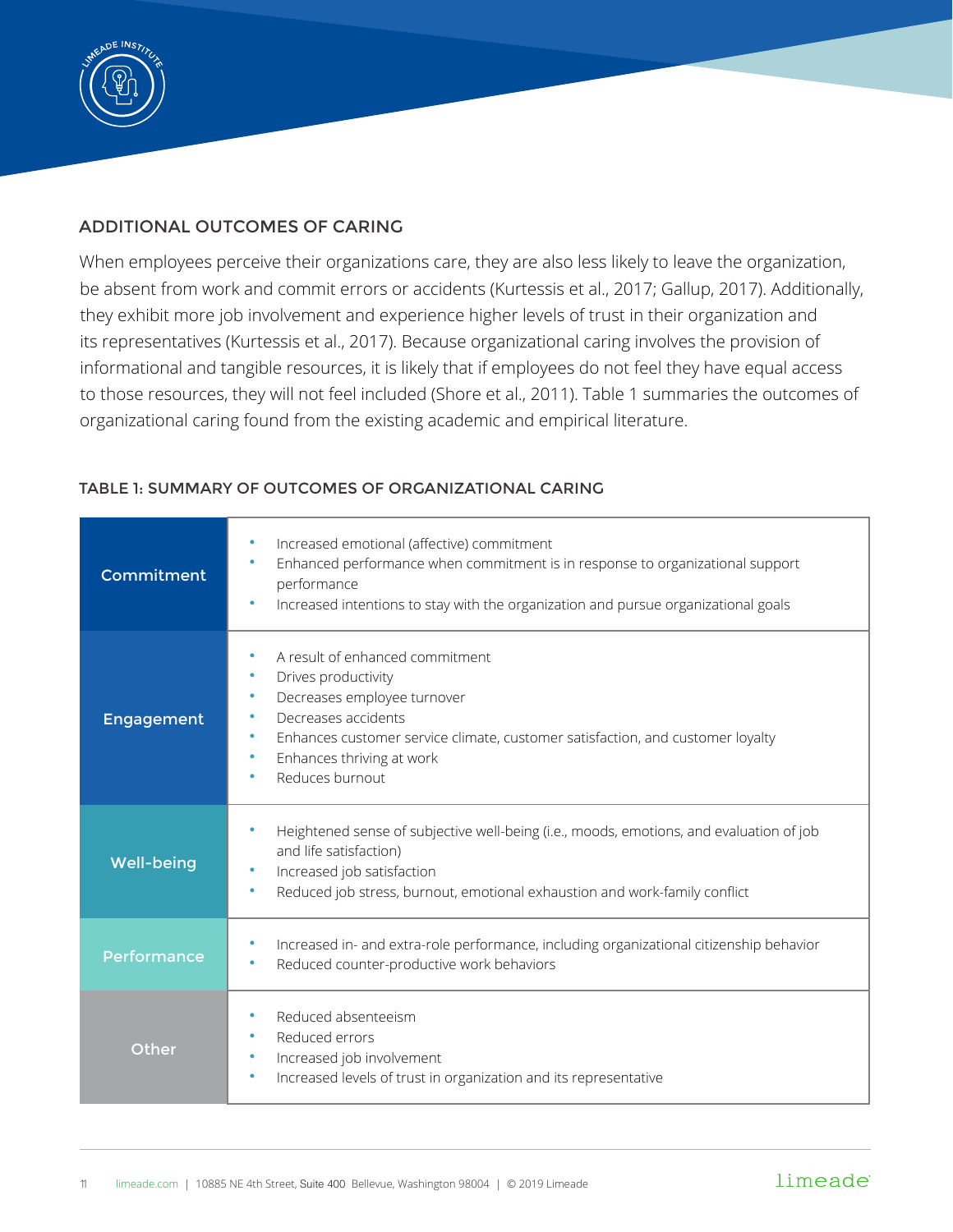

#### STUDY 1

Described in more detail below, we conducted a study to further examine the outcomes of feeling cared for by one's organization. Specifically, we sought to examine the statistical relationship between experiences of organizational care and employee engagement, inclusion, well-being, intent to stay, stress, burnout and likelihood to recommend their company as a great place to work.

#### SAMPLE

We administered a Care Survey online using Amazon's Mechanical Turk (MTurk) to examine employee perceptions of organizational care. After screening for participant criteria and data quality, the final sample consisted of 354 individuals. All participants were employed at least full or part time (90.1% indicated they worked more than 30 hours a week, while 9.9% indicated they worked less than 30 hours per week). 56.2% of the sample identified as men, 42.9% as women, and 0.8% identified as nonbinary or a third gender.

The sample was predominantly White (65.5%), followed by American Indian or Alaska Native (18.9%) and Black or African American (11.58%) individuals. About 2.0% identified with two or more races, while less than 1% identified as Latinx (0.14%) or Asian (0.03%). The majority of participants were between 25 and 35 (50.3%) years old, followed by ages 36 to 45 (25.4%), 18 to 24 (13.0%) and 46 and up (11.0%).

For job level, 63.3% of the sample were individual level contributors, 31.1% were people managers and 4.2% were directors or above. Most of the sample worked for smaller organizations with 37.3% working at an organization of 51 to 499 individuals and 26.0% working at an organization of one to 50 individuals. 20.1% worked for an organization with 500 to 4,999 individuals and 15.8% worked for an organization with 5,000 plus individuals.

#### METHOD AND RESULTS

A series of one-way analyses of variance (ANOVAs) were conducted to examine care group differences on a variety of outcomes. These analyses allow us to determine if there are differences between groups (i.e., those who feel their organization cares, those who feel neutral and those who feel their organization does not care) on each variable of interest. Table 2 shows the full list of items.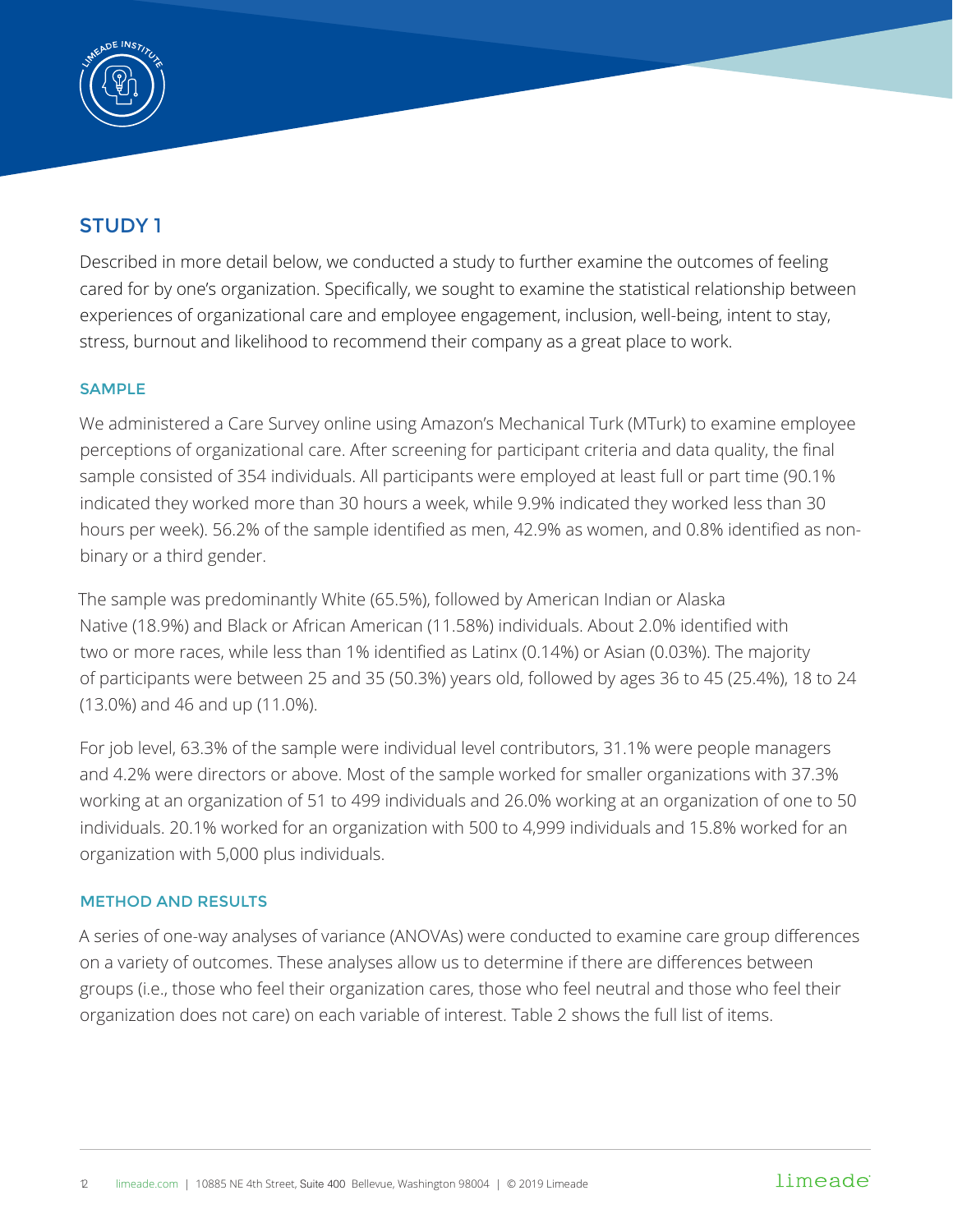

The ANOVA statistical test requires several assumptions including normality, independence and homogeneity of variances. Though our sample met the assumption of independence, the data did not demonstrate normality and Levene's tests for homogeneity of variances were violated. Based on these violations, along with the fact that the data were ordinal and that cell sizes were unequal, we used Kruskal-Wallis tests to examine differences in each variable as a function of group membership. The Kruskal-Wallis test is the non-parametric version of the one-way ANOVA that is used when assumptions are violated. Please see a summary of the Kruskal-Wallis results in Table 2.

**Care group.** Participants who responded "strongly agree" or "agree" to the item, "I feel like my organization cares about me," were placed in the "does care" group, those who responded "neither disagree or agree" were placed in the "neutral" group and those who responded "strongly disagree" or "disagree" were placed in the "does not care" group. Because ANOVA is an omnibus test, multiple pairwise comparisons were conducted to determine where differences between groups truly lie (e.g., between those who perceive care and those who are neutral vs. those who perceive care and those who do not).

**Intent to stay.** First, we examined group differences on participants' intent to stay with their organization. The Kruskal-Wallis test was significant (H(2)=66.75, p<.01) indicating that there are differences among care groups in their intent to stay. Follow-up pairwise comparisons indicated that those who feel their organization cares have a significantly stronger intent to stay than those who feel neutral ( $x^2$ =-62.74,  $p$ <.01) or that their organization does not care ( $x^2$ =-113.75,  $p$ <.01).

**Likelihood to recommend.** Next, groups were compared on how likely they would be to recommend their organization as a great place to work. Kruskal-Wallis results indicated significant differences existed among groups (H(2)=158.98, p<.01) and specifically that participants who felt their organizations care were significantly more likely to recommend their organization as a great place to work than those who were neutral (χ2=-80.82, p<.01) or who felt their organization does not care (χ2=- 175.15, p<.01).

**Stress and engagement.** Participants were also compared on stress, engagement, well-being, burnout and inclusion. In regard to stress, significant differences did exist among groups (H(2)=66.75, p<.01). Pairwise comparisons indicated that those who feel their organization does care were significantly less stressed than those who feel their organization does not care (χ2=87.46, p<.01), but not than those who felt neutral (χ2=-27.78, p=.17). Significant differences also existed between groups on engagement (H(2)=-84.07, p<.01), where those who felt their organization cares are significantly more engaged than those who felt their organization does not care (χ2=-113.88, p<.01).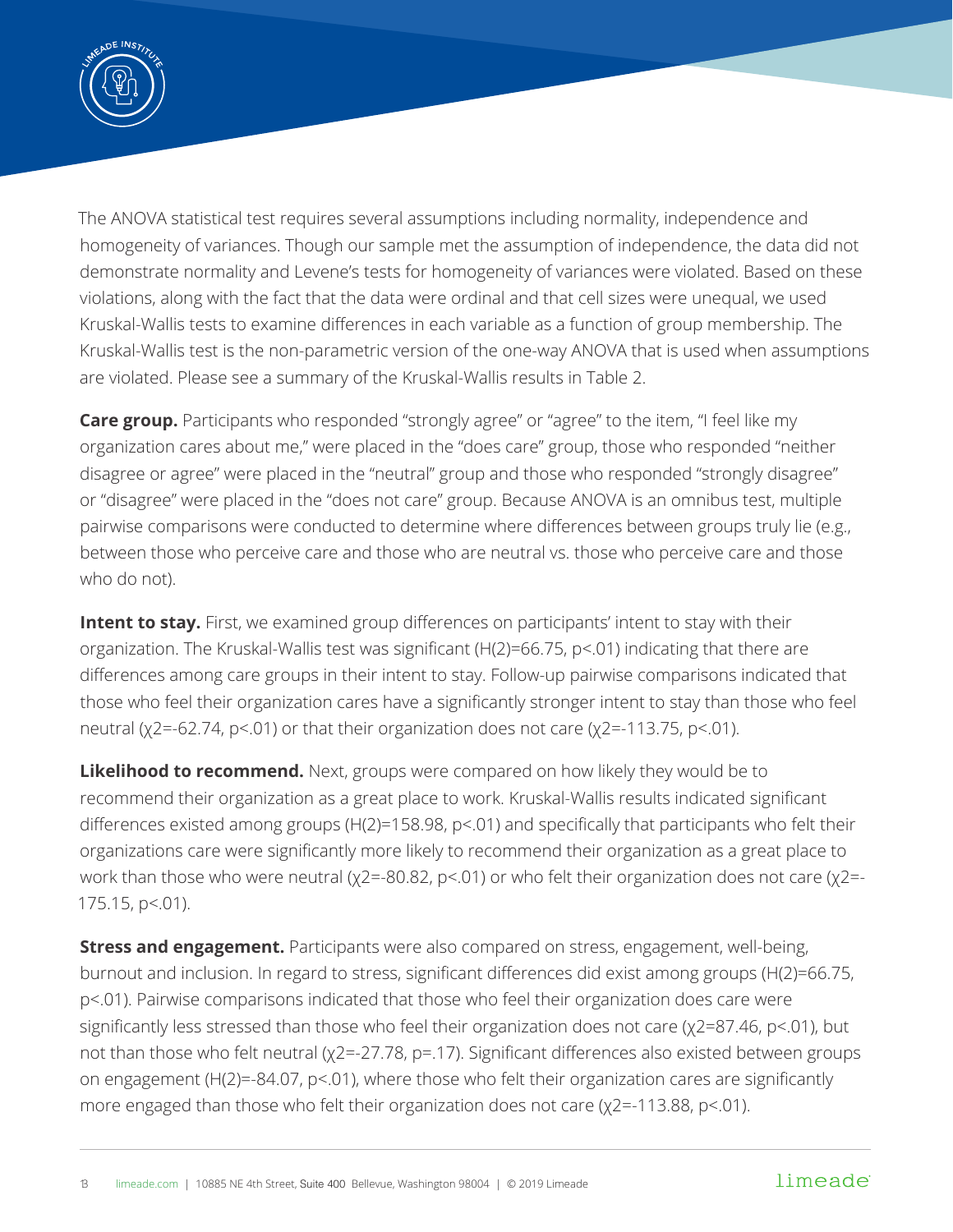

**Well-being and burnout.** Significant differences existed between groups in well-being (H(2)=74.19, p<.01), as well as burnout (H(2)=48.90, p<.01). Specifically, those who felt their organization cares had significantly higher well-being (χ2=-109.65, p<.01) and lower burnout (χ2=100.31, p<.01) than those who felt their organization did not care. Further, those who felt their organization does care also experienced higher well-being than those who felt neutral (χ2=-52.93, p<.01).

**Inclusion.** Finally, there were significant differences among groups in feeling included in their organization (H(2)=146.06, p<.01). Those who felt their organization cares felt significantly more included than those who felt their organization does not care (χ2=-163.01, p<.01) and those who felt neutral (χ2=-93.14, p<.01).

| Outcome                    | Item                                                                                                                                              | H(df)       | p-value |
|----------------------------|---------------------------------------------------------------------------------------------------------------------------------------------------|-------------|---------|
| Intent to Stay             | "I intend to stay at my organization for at least"                                                                                                | 66.75(2)    | .000    |
| Likelihood to<br>Recommend | "On a scale of 0 (not at all likely) to 10 (extremely<br>likely), how likely are you to recommend your<br>organization as a great place to work?" | 158.98(2)   | .000    |
| <b>Stress</b>              | "Which of the following best describes the<br>current level of stress in your life?"                                                              | 66.75(2)    | .000    |
| Engagement                 | "I feel personally engaged in my work."                                                                                                           | $-84.07(2)$ | .000    |
| Well-Being                 | "Overall, I have well-being in my life."                                                                                                          | 74.19(2)    | .000    |
| <b>Burnout</b>             | "I feel burned out."                                                                                                                              | 48.90(2)    | .000    |
| Inclusion                  | "I feel included at my organization."                                                                                                             | 146.06(2)   | .000    |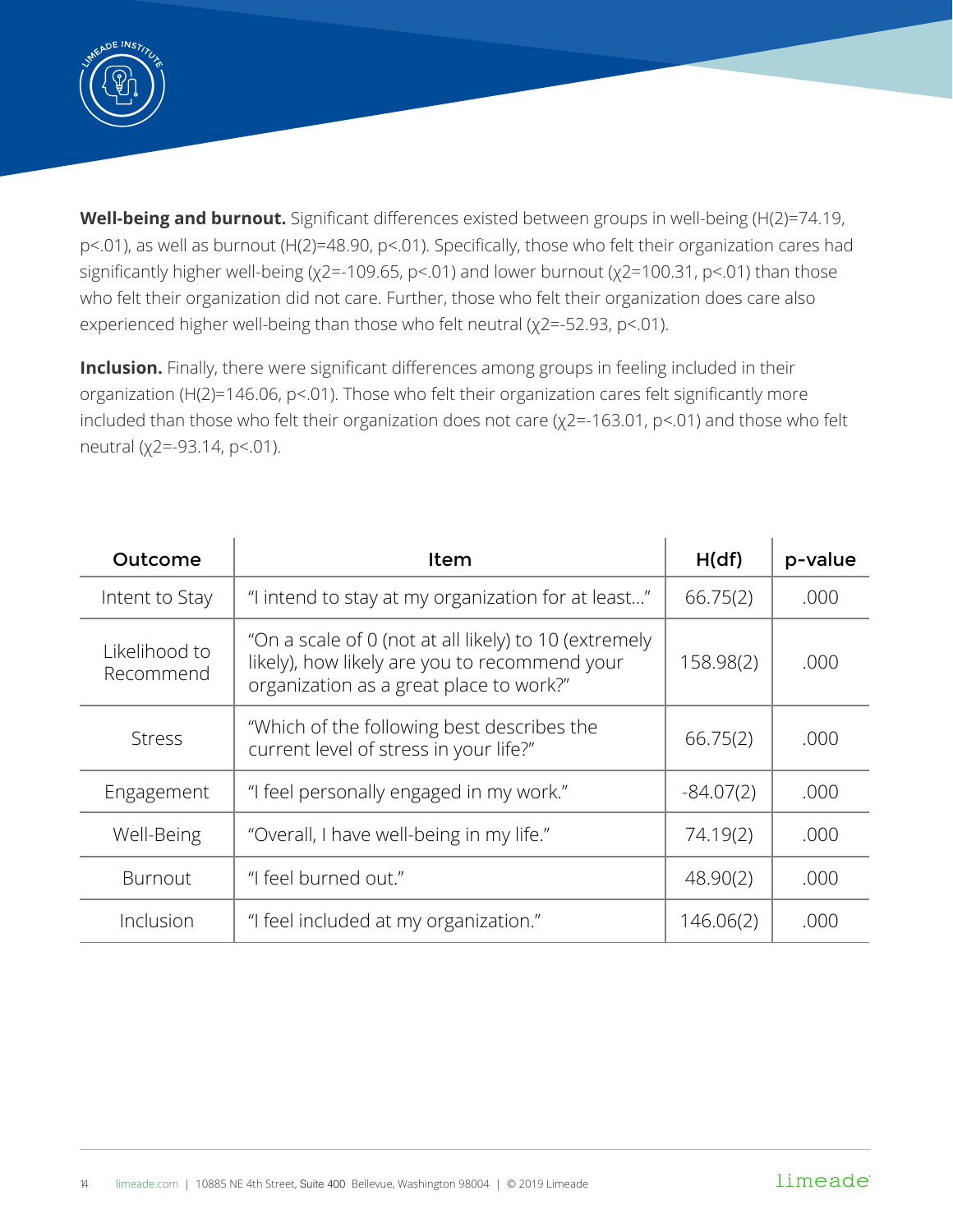

## **Care is related to lower** stress and burnout



Figure 2. Organizational Care relates to Employee Stress and Burnout

## Care is related to well-being, engagement and inclusion.



% stress is manageable

% disagree or strongly disagree to "I feel burned



Figure 3: Organizational Care relates to Employee Well-being, Engagement, and Inclusion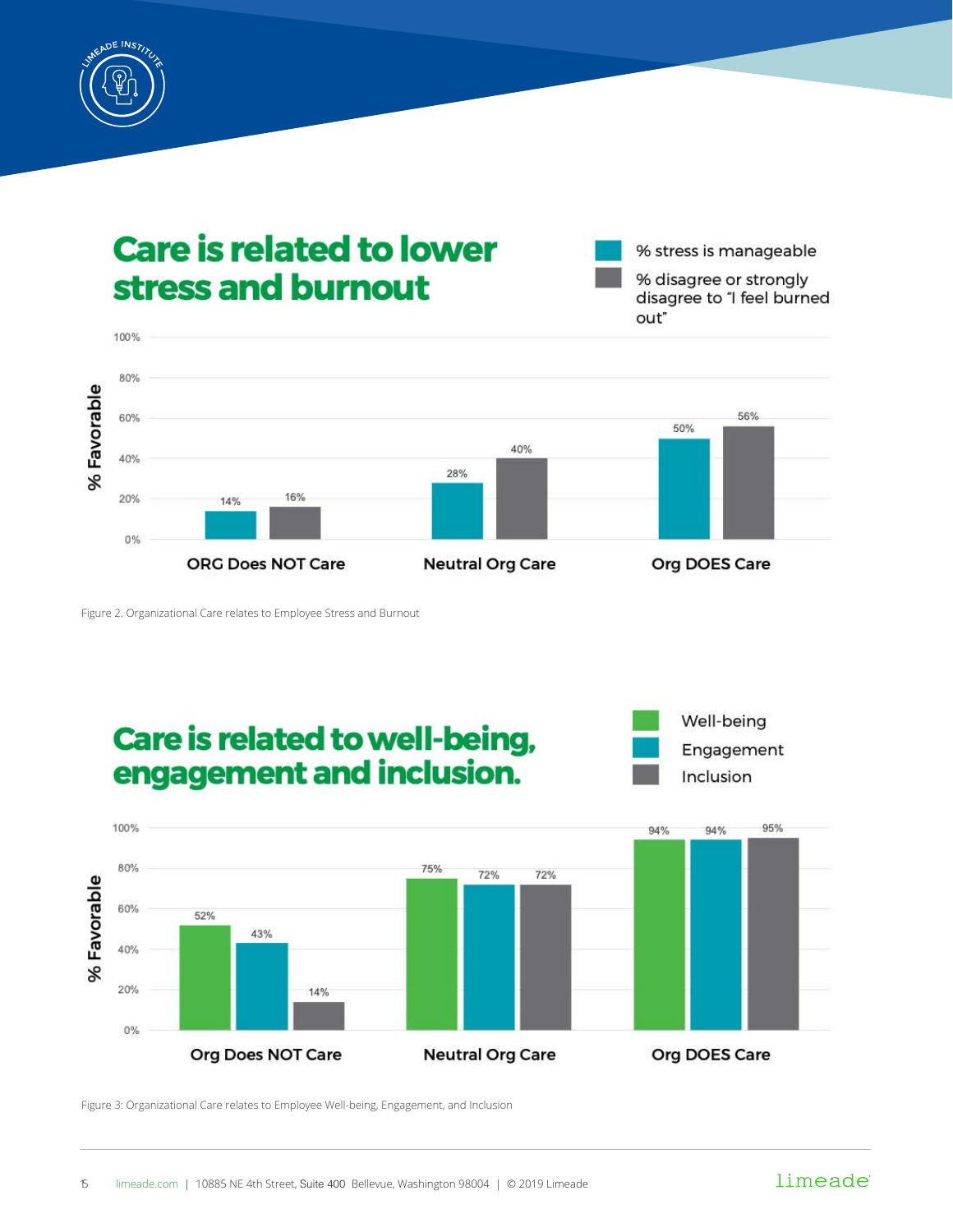

## Care is related to intent to stay and likelihood to recommend.

Intend to stay 3+ yrs

Likelihood to recommend as a great place to work



Figure 4: Organizational Care relates to Employee Intent-to-stay and Likelihood-to-Recommend

#### ELEMENTS OF PERCEIVED CARING

Organizational literature indicates there are several factors that influence employees' perceptions that their organizations care about them (Kurtessis et al., 2017; Rhoades and Eisenberger, 2002). Based on these findings and our own research, we have developed a care framework for organizations, described below as elements of care. Although this is not an exhaustive list or taxonomy, it provides an introductory framework for further operationalizing organizational support with a focus on what companies can do to show their employees they care. While our Organizational Support Model provides a summary of how to show your employees that you care, the care elements introduce the what the actual focus of that care can be. For example, if a company wanted to focus on Grow, they could do that through the Organizational Support Model with things like manager and leader support. In this section, we walk through each level of the care elements, sharing actionable steps organizations can take at each level.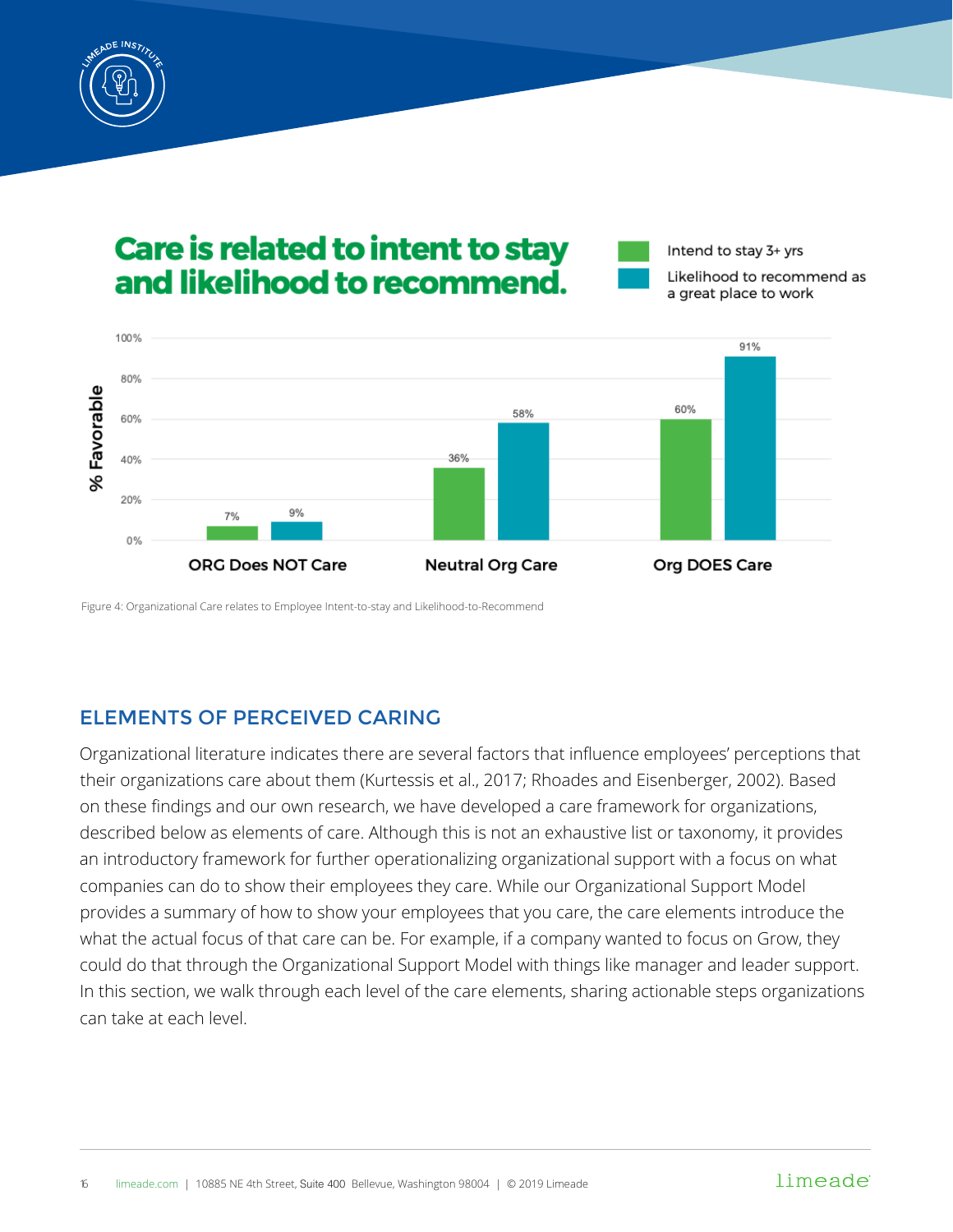

#### ELEMENTS OF PERCEIVED CARING



Figure 5: Limeade Care Elements

#### THE CARE ELEMENTS

#### LEVEL 1: MEETING BASIC NEEDS

We envision employees' experiences of organizational care as a system of individual, social and interpersonal needs that must be satisfied to feel supported by one's organization. The first level involves safety and security, dignity and respect, fairness and trust and meaningful work.

To meet needs for safety and security, employees must receive a decent salary to support themselves, have certain benefits to take care of their health and families (i.e., health, life and disability insurance), and work in an environment that is physically and psychologically safe (De Vito, Brown, Bannister, Cianci, & Mujtaba, 2016). To meet needs for respect, fairness, and trust, employees must perceive their workplace is just in that it has fair policies and procedures (i.e., not just fair outcomes, but also fairness in the processes involved in deciding, communicating, and distributing those outcomes). This is because people wish to be accepted and respected by others and want to avoid being exploited or harmed by powerful decision-makers (Cropanzano, Bowen, & Gilliland, 2007). In turn, fair processes foster trust; without trust, breakdowns can occur including a decrease in communication and interactions with coworkers and supervisors, which is necessary for performance on all levels of the organization (Wells & Kipnis, 2001). To experience meaningful work, employees must feel their work tasks are significant, have variety in their tasks, and identify with the work they are doing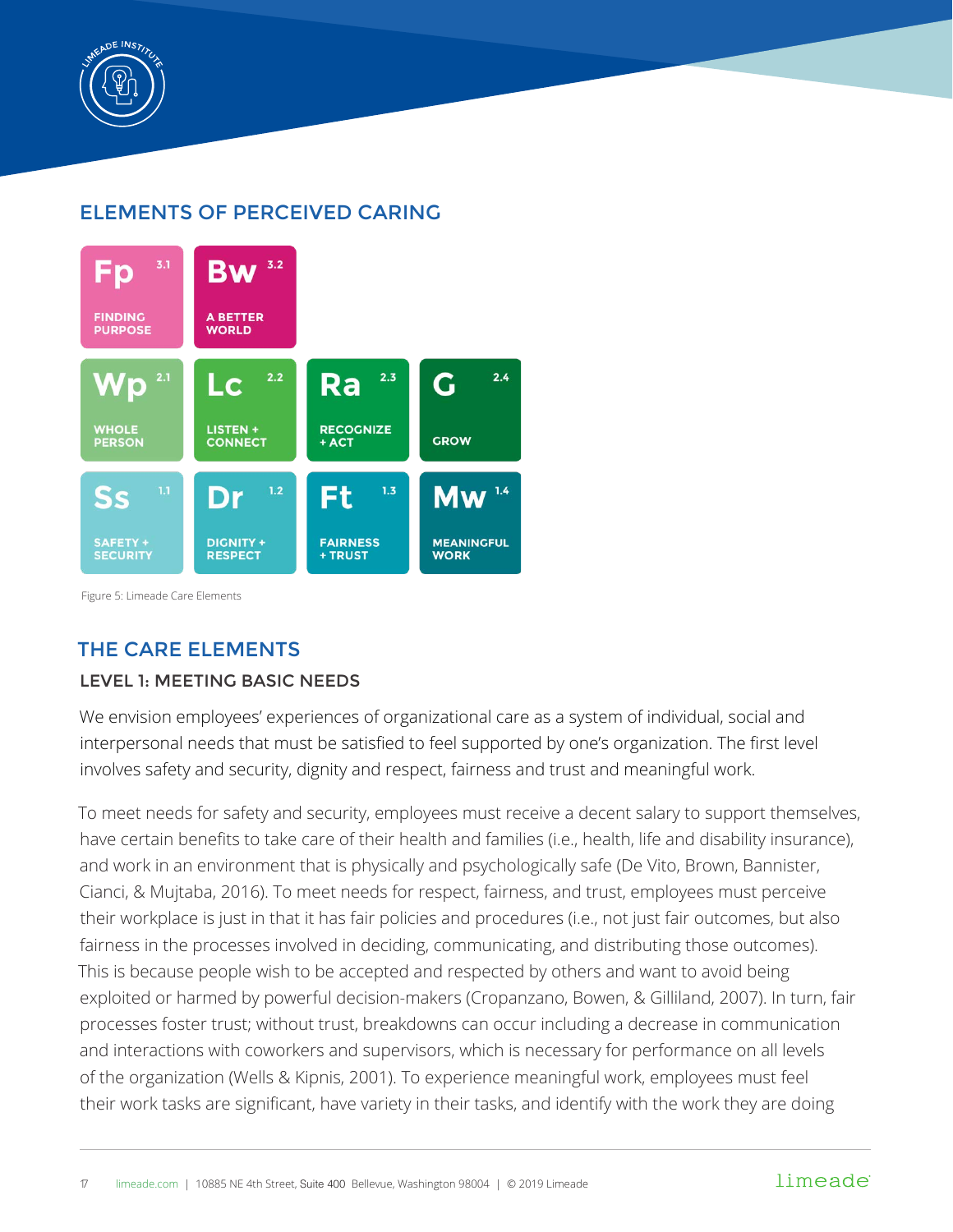

(job characteristics theory; Hackman & Oldham, 1976; Humphrey, Nahrgang, & Morgeson, 2007). Organizational researchers consider meaningfulness a "critical psychological state" that serves as fuel for performance and job satisfaction (Humphrey et al., 2007). Research has also shown that when employees have meaningfulness in their work, they experience reduced absenteeism and turnover intentions (Humphrey et al., 2007).

#### RECOMMENDATIONS FOR ORGANIZATIONS

#### SAFETY AND SECURITY

- Ensure fair pay for all employees and provide beyond-the-bare-minimum benefits.
- Develop family supportive work practices to demonstrate support for a balanced work-family life.
- Institute anti-discrimination and anti-sexual harassment policies that go above and beyond the law to ensure all employees feel safe.
- Design and promote practices that enhance occupational safety.

#### DIGNITY & RESPECT

- Create a code of conduct that clarifies norms and expectations for how coworkers treat each other, and how supervisors treat employees.
- Train managers on how to support employees who report interpersonal problems with coworkers.
- Ensure supervisors and coworkers work to build mutual trust and respect.

#### FAIRNESS & TRUST

- Improve employees' perceptions of fairness by ensuring policies, procedures, communication systems and reward systems are clear, fair and equitable.
- Leaders must demonstrate integrity by being consistent in the enforcement of all policies.
- Eliminate policies and processes that promote perceptions of favoritism and lack of meritocracy.

#### MEANINGFUL WORK

- Allow employees with autonomy in their work to increase perceptions of meaningfulness.
- Supervisors should provide employees with frequent feedback to foster engagement.
- Clarify role responsibilities, remove any conflicts as well as any conflicting tasks, which are stressors that undermine other efforts to enhance meaningfulness and perceptions of organizational caring.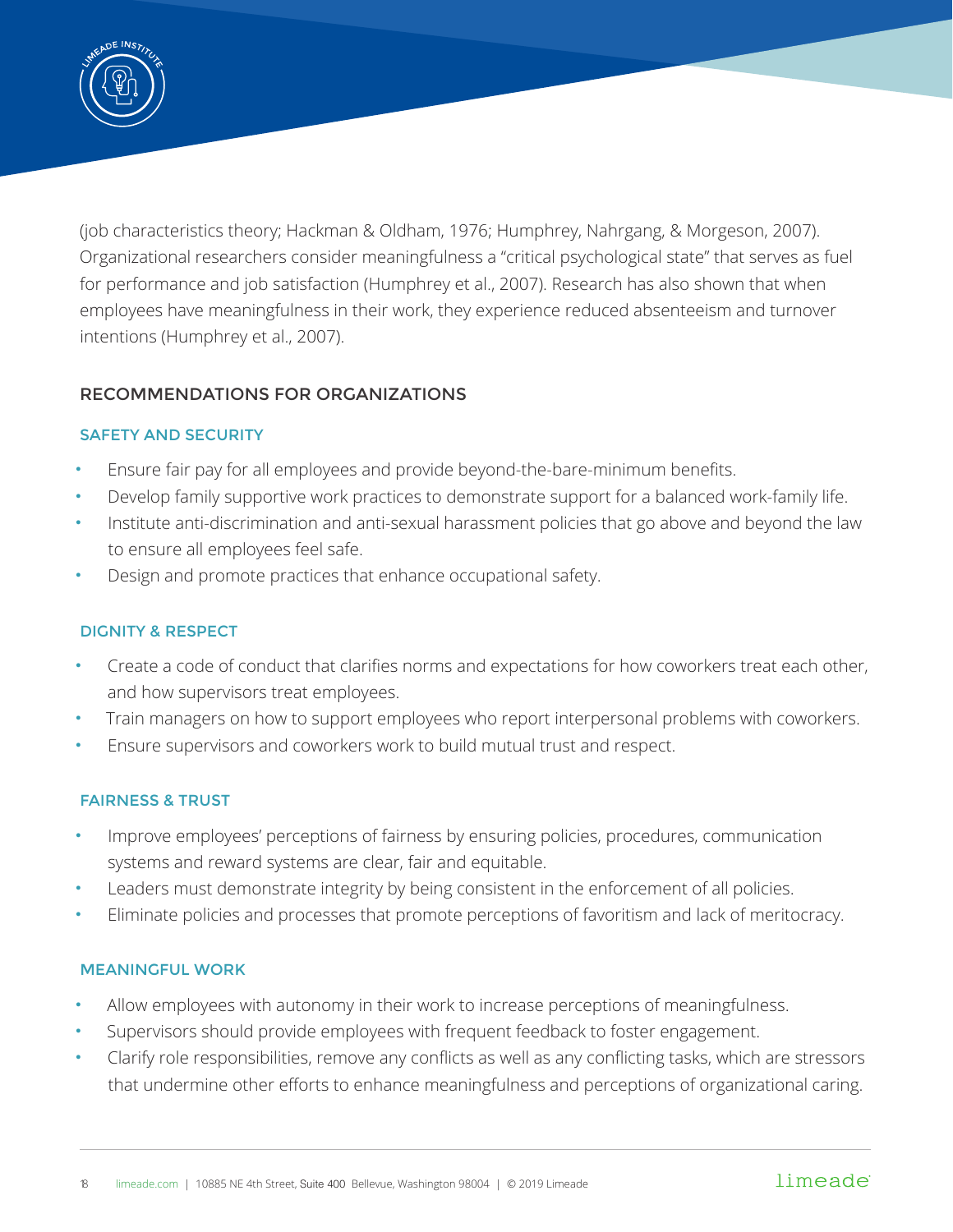

#### LEVEL 2: SUPPORTING EMPLOYEES' UNIQUE NEEDS

The second level of demonstrating care includes addressing the needs of the "whole person," listening to employees' needs to foster deeper connections with them, recognizing employee contributions and helping employees grow in their careers. This next level of organizational caring emphasizes ongoing personal development. Taking a "whole-person" approach means considering employees' needs and goals beyond their current job function (i.e., their future career aspirations) as well as their non-work lives and associated needs (i.e., need for flexibility as caregiver). Doing so contributes to a sense among employees that their organization cares about them as people and not just about their ability to meet organizational objectives. Similarly, when managers work to listen to employees' opinions and involve them in decision making, it enhances motivation, likely due (at least partially) to meeting a human need for belongingness or relatedness with others (Gagne & Deci, 2005; Maslow, 1944). Additionally, helping employees grow in their careers and build additional skills through mentorship and personal development plans can help fulfill the need for competence and self-efficacy (self-determination theory; Gagne & Deci, 2005).

#### RECOMMENDATIONS FOR ORGANIZATIONS

#### WHOLE PERSON

- Provide an employee assistance program and spousal/partner benefits to demonstrate compassion for employees' health and well-being both in- and outside the work environment. This should not only help increase perceptions of caring by employees who are directly affected by these benefits, but should also enhance perceptions of caring for employees who view having additional benefits such as these as evidence that the organizations values its employees as a group (Eisenberger et al., 2019; Kurtessis et al., 2017).
- Allow employees some freedom with their schedules through work from home opportunities and/ or flexible start and finish times in support of employees with caregiving responsibilities.
- Foster inclusion so that employees feel they can bring their full selves to work.

#### LISTEN & CONNECT

- Leaders must demonstrate concern for their subordinates' well-being through both formal and informal listening mechanisms, such as employee engagement surveys, recurring meetings or informal conversations.
- Utilize transparent communication to foster trust and perceptions of fairness, watch for signs employees are distressed and offer to remove obstacles where possible.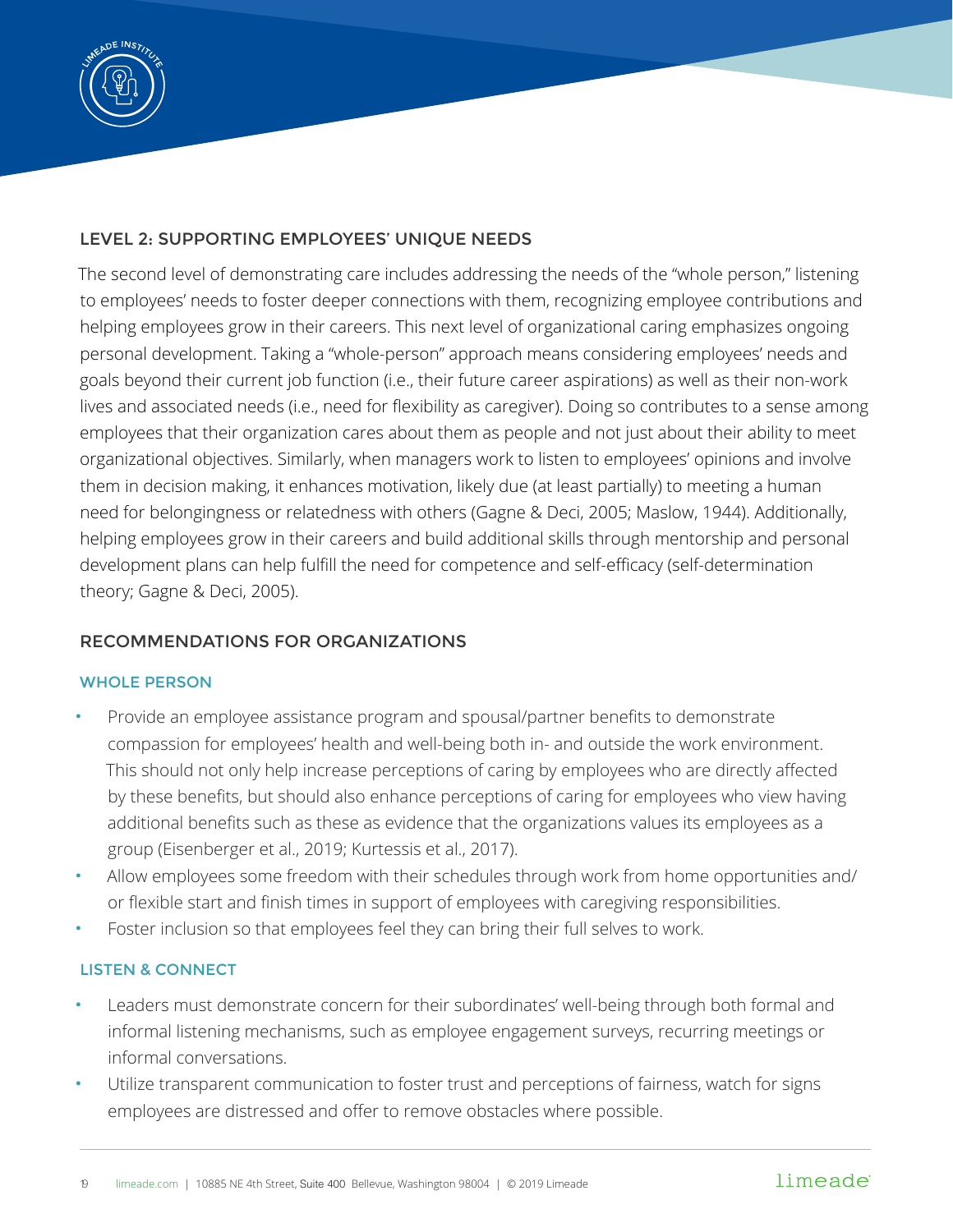

#### RECOGNIZE & ACT

- Recognize employee contributions regularly and utilize praise.
- Express gratitude for employee efforts and a job well done.
- Train managers how to recognize signs that employees are struggling with burnout, interpersonal challenges, or other mental or physical health problems. Managers should be the first to offer support to the employee, intervene if necessary and ensure the employee is aware of all available resources.

#### **GROW**

- Support employees as they work toward fulfilling careers. Put effort into discovering and nurturing employees' unique learning and developmental needs.
- Challenge employees to pursue difficult goals and celebrate wins with them. This should foster employees' sense of confidence and motivation toward growing their skills within the organization and utilizing them to further organizational goals.

#### LEVEL 3: SUPPORTING EMPLOYEES' ONGOING DEVELOPMENT & IMPACT

Purpose refers to people's identification of highly valued, over-arching goals, the attainment of which is anticipated to move people closer to achieving their true potential and bring them deep fulfillment (Steger, 2012). This is supported by empirical research which indicates that people with a strong sense of purpose and meaning in life experience greater happiness and well-being (Steger, 2012; Steger, Frazier, Oishi, & Kaler, 2006; Steger, Kashdan, Sullivan, & Lorentz, 2008), and people who approach their work as a source of meaning are expected to be more deeply engaged with their jobs, work more effectively in teams, commit more strongly to their organizations, and experience higher job satisfaction (Steger & Dik, 2010). Thus, purpose is viewed by organizational scholars and practitioners as central to one's satisfaction in their work lives and career (Kosine, Steger, & Duncan, 2008). Because of its importance to one's overall happiness, it is likely that when organizations help employees find purpose in their work, they will feel cared for. To do this, managers can ensure employees understand the mission, vision and values of the organization, which helps them see how their efforts contribute to the company's overall success. This should demonstrate organizational support, which should in turn inspire employees to encourage further identification with the organization and alignment of personal goals with organizational goals.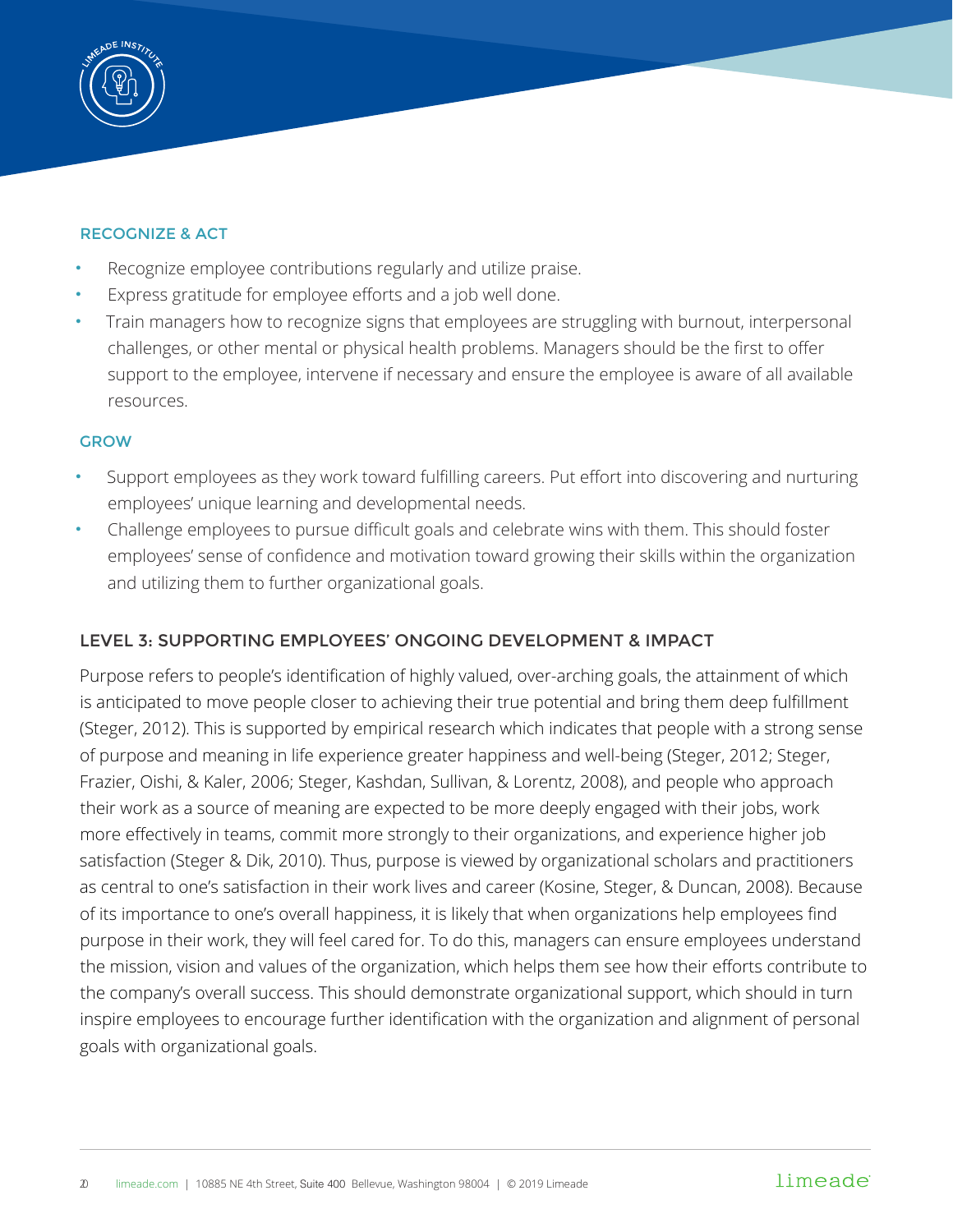

To build a caring climate throughout the organization, it is important that leaders ensure organizational norms are aligned with company values. Research indicates that when employees perceive a mismatch between norms and values, they experience less identification with the organization (Ng, Yam, & Aguinis, 2018), a necessary part of perceived organizational care. Additionally, by extending care beyond the organization (i.e., through corporate social responsibility (CSR) efforts), organizations can provide additional ways for employees to find meaning and purpose by working for the organization. Additionally, employees are increasingly wanting their employers to take a stand on societal issues (Bolden-Barrett, 2017) and engage in more CSR (Peretz, 2017).

#### RECOMMENDATIONS FOR ORGANIZATIONS

#### FINDING PURPOSE

- Leaders should support employees in finding meaning in not just their work, but their lives and careers.
- Clearly communicate the company's purpose, values and objectives and help employees see how they fit in.
- Set a vision to inspire employees toward organizational and their own personal goals.

#### MAKE IT A BETTER WORLD

- Organizations should demonstrate inclusion by adopting best practices for diversity management in all sectors of the organization.
- Extend care outside the organization. Support causes that employees care about. Encourage community service and provide employees with time and financial resources to participate in causes.
- Pursue social responsibility efforts that align with company values. Research has found that when employees perceived an organization's CSR efforts were not aligned with their company values low authenticity of their CSR efforts), they were less likely to like the organization's CSR efforts (Schaefer, Terlutter, & Diehl, 2019).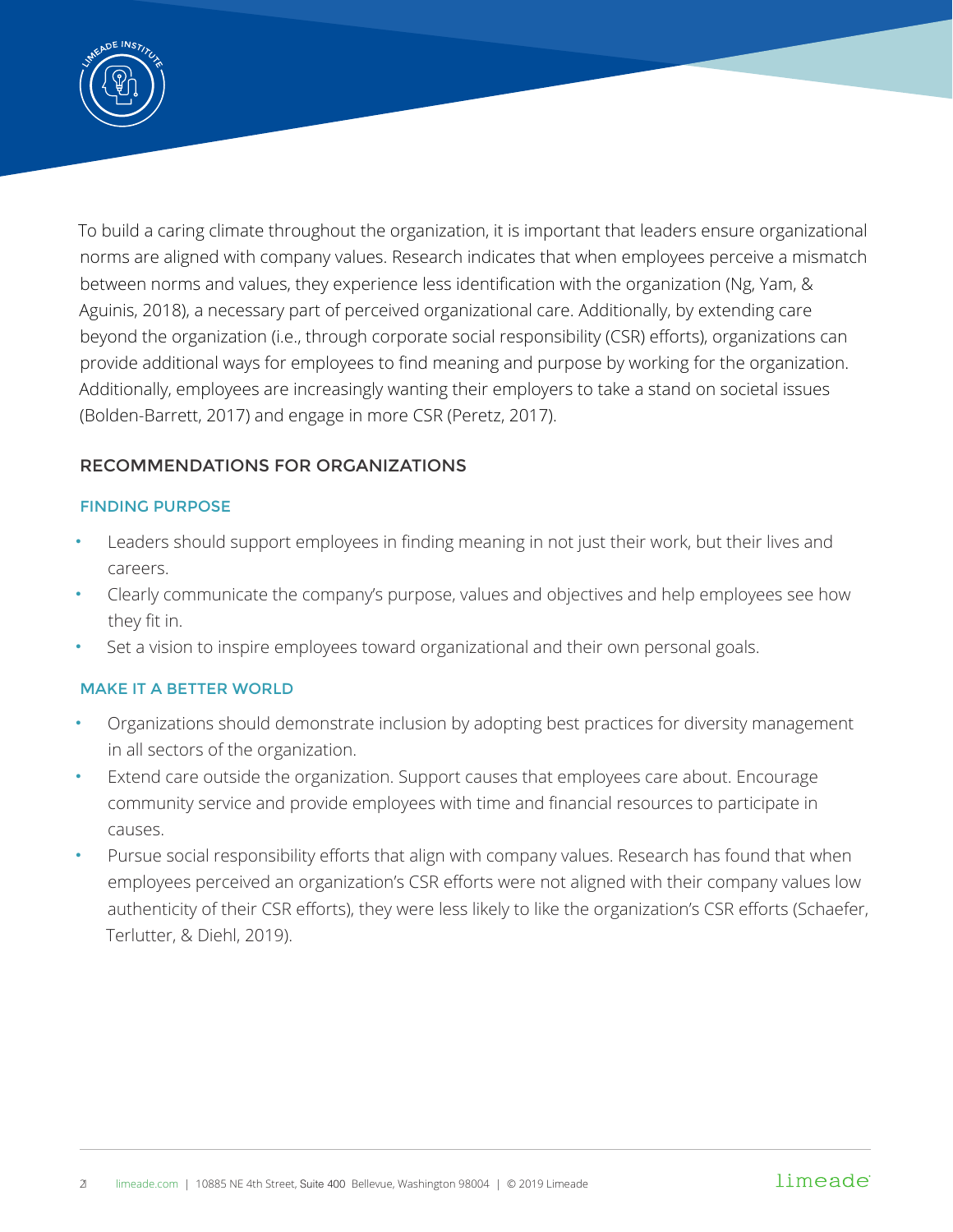

#### STUDY 2

We sought out to further examine the relationship between elements of organizational care as drivers of feeling cared for by one's organization. To do this, we utilized the same sample and dataset from Study 1.

To examine how needs at each level contribute to employee perceptions of organizational care, we conducted a series of one-way analyses of variance (ANOVAs) and Kruskal-Wallis tests (non-parametric version of one-way analyses of variance). One of the assumptions of ANOVA is homogeneity of variances (i.e., the variance within each group is equal). Many of the ANOVAs we conducted broke this assumption (indicated by a significant Levene statistic), which prompted us to additionally conduct Kruskal-Wallis tests for variables that did not demonstrate homogeneous variances. All follow-up Kruskal-Wallis tests were significant, indicating significant differences among groups indeed exist. For this reason, we will only report results from the ANOVAs and multiple comparisons.

These analyses allow us to determine if there are differences between groups (i.e., those who feel their organization cares, those who feel neutral and those who feel their organization does not care) on each "step" or variable of interest. Participants who responded "strongly agree" or "agree" to the item, "I feel like my organization cares about me," were placed in the "does care" group, those who responded "neither disagree or agree" were placed in the "neutral" group and those who responded "strongly disagree" or "disagree" were placed in the "does not care" group. Because ANOVA is an omnibus test, multiple pairwise comparisons were conducted to determine where differences between groups truly lie (e.g., between those who perceive care and those who are neutral vs. those who perceive care and those who do not).

#### LEVEL ONE

At the first level of the care elements, organizations can provide physical safety and security, dignity and respect, fairness and trust and meaningful work. We compared groups on the items: "I feel safe at work," "I am respected at my organization," "I trust my organization" and "I feel personally engaged in my work." Results for physical safety and security were significant (F(2, 349)=25.450, p<.05), as were results for dignity and respect (F(2, 349)=51.615, p<.05), fairness and trust (F(2, 349)=230.445, p<.05) and meaningful work (F(2, 349)=73.840, p<.05). For each of these variables, each group differed significantly from all other groups according to the Bonferroni post-hoc comparisons. This indicates that those who feel their organization cares for them also report feeling safer at work, better respected at work, trust their organization more and feel more engaged in their work, compared to those who are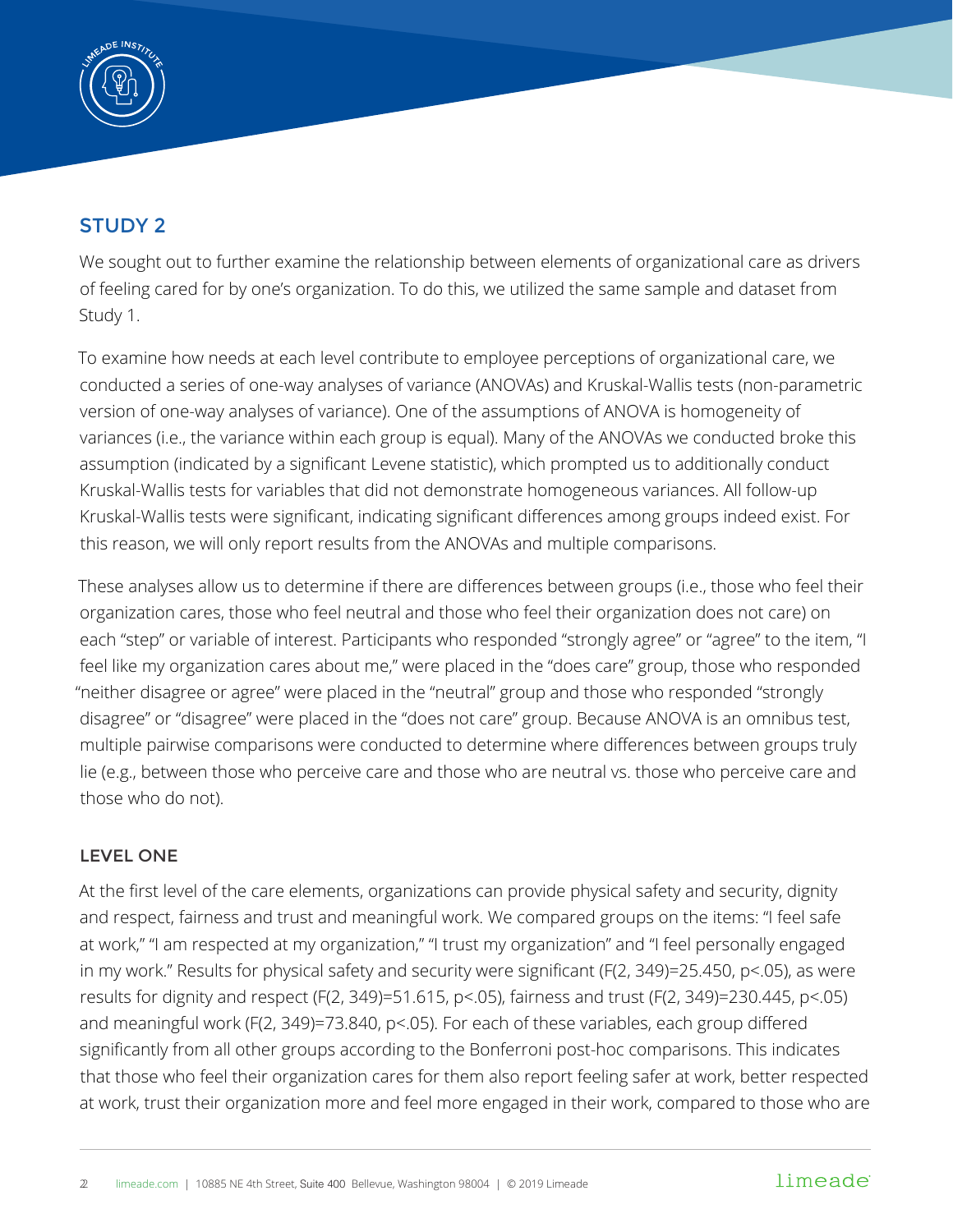

neutral or feel that their organization does not care. Figures one through four depict the distributions of agreement based on group membership. While we can see that some who feel their organization does not care report, for example, feeling safe or respected, those who do not feel safe or respected were predominantly respondents who feel their organization does not care. These results indicate that when employees feel safe, respected, trusting and engaged, they are more likely to feel that their organization cares for them.

#### LEVEL TWO

The second level of demonstrating care includes addressing the needs of the "whole person," listening to employees' needs to foster deeper connections with them, recognizing employee contributions and helping employees grow in their careers. We compared groups on the items: "I feel valued by my organization," "I feel connected to what's happening in my organization," "In general, my employer tries to do the right thing for its employees" and "I am realizing my potential at work." Results indicated significant differences between groups for feeling valued as a whole person (F(2, 349)=265.556, p<.05), feeling connected (F(2, 349)=139.497, p<.05), recognizing and acting (F(2, 349)=138.855, p<.05) and realizing potential or growing (F(2, 349)=119.224, p<.05). Further, Bonferroni post-hoc comparisons indicate significant differences exist among all groups. Specifically, those who feel their organization cares are more likely to feel valued as a whole person, connected to their organization, that their organization does the right thing and like they are realizing their potential at work compared to those who feel neutral or that their organization does not care. These results can be further observed in figures five through eight.

#### LEVEL THREE

Finally, the third level of organizational caring involves meeting employees' higher-level needs, such as feeling a sense of purpose and making the world a better place. To examine how these factors are related to caring, we compared groups on the items: "My work has purpose" and "I believe my organization makes the world a better place." Results from one-way ANOVAs for each item revealed significant differences in feeling a sense of purpose (F(2, 348)=55.830, p<.05) and making the world a better place (F(2, 349)=156.725, p<.05). Bonferroni post-hoc comparisons further revealed significant differences existed among all groups for each item. This indicates that those who feel their organization cares are more likely to feel a sense of purpose and feel like their organization contributes to making the world a better place than those who are neutral or feel like their organization does not care for its employees. These results are further depicted in figures nine and ten.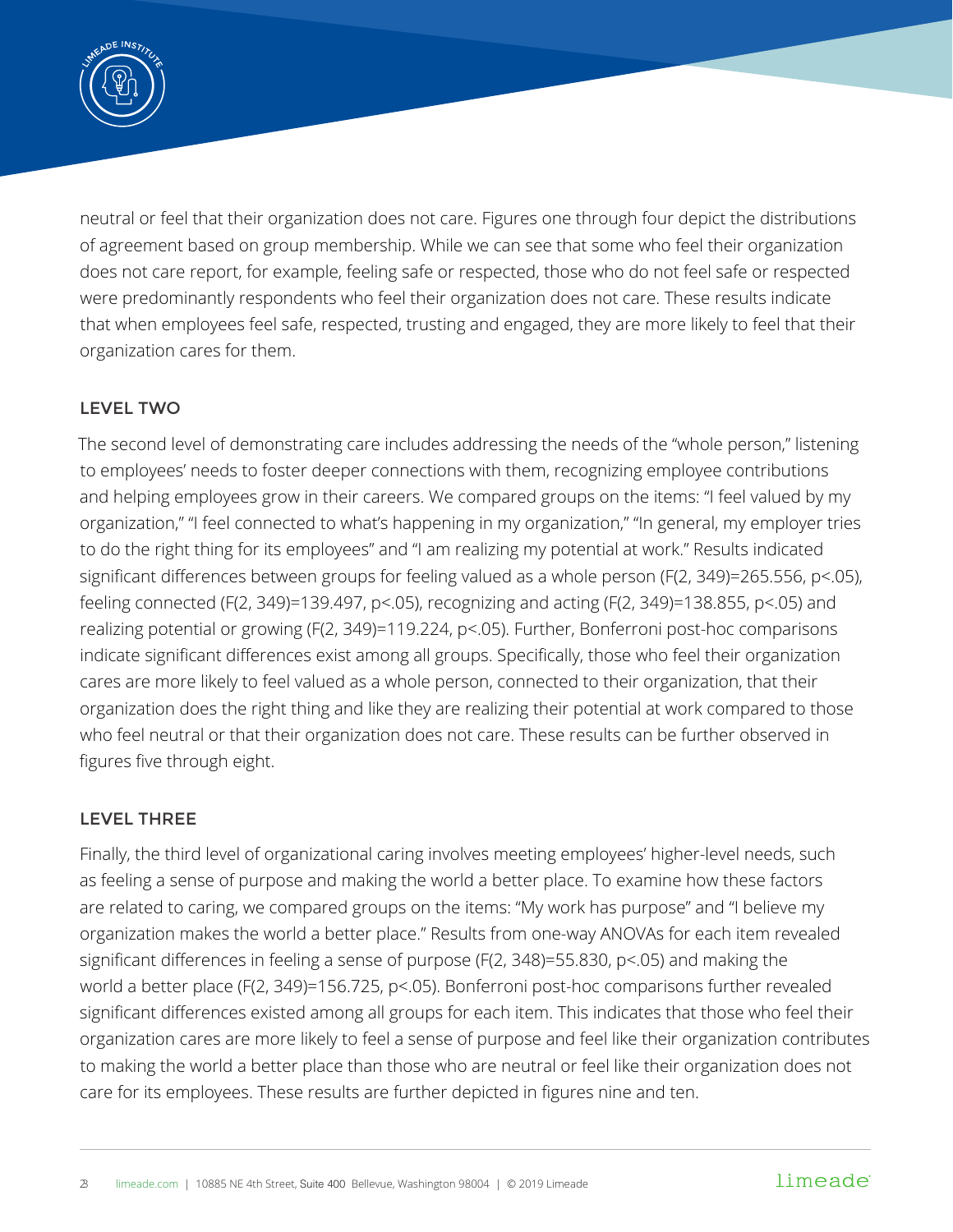

#### LEVEL ONE CARE ELEMENTS



Figure 1. Within group distribution for physical safety and security. Percentage indicates within group agreement.



Figure 2. Within group distribution for dignity and respect. Percentage indicates within group agreement.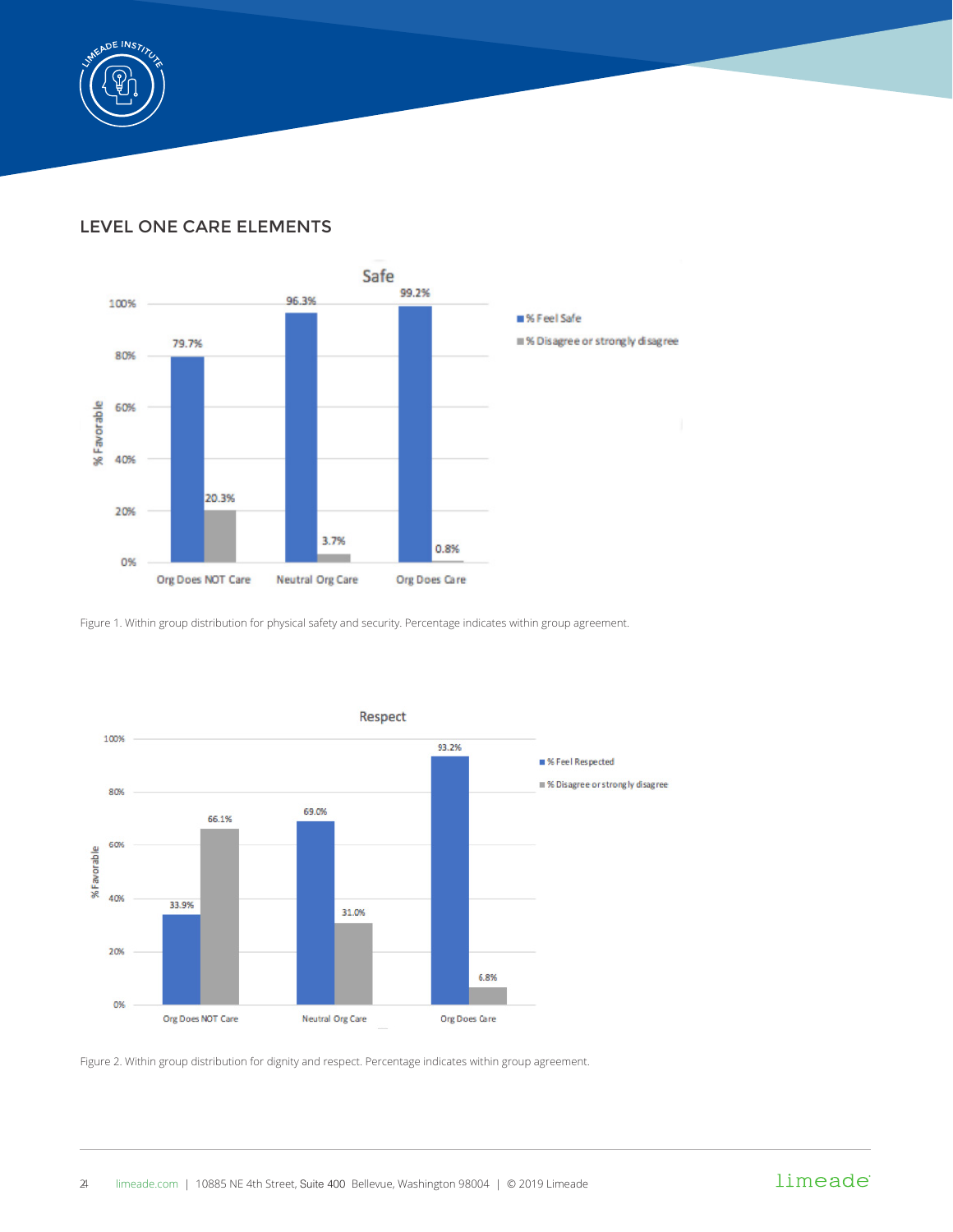

#### LEVEL ONE CARE ELEMENTS



Figure 1. Within group distribution for physical safety and security. Percentage indicates within group agreement.



Figure 2. Within group distribution for dignity and respect. Percentage indicates within group agreement.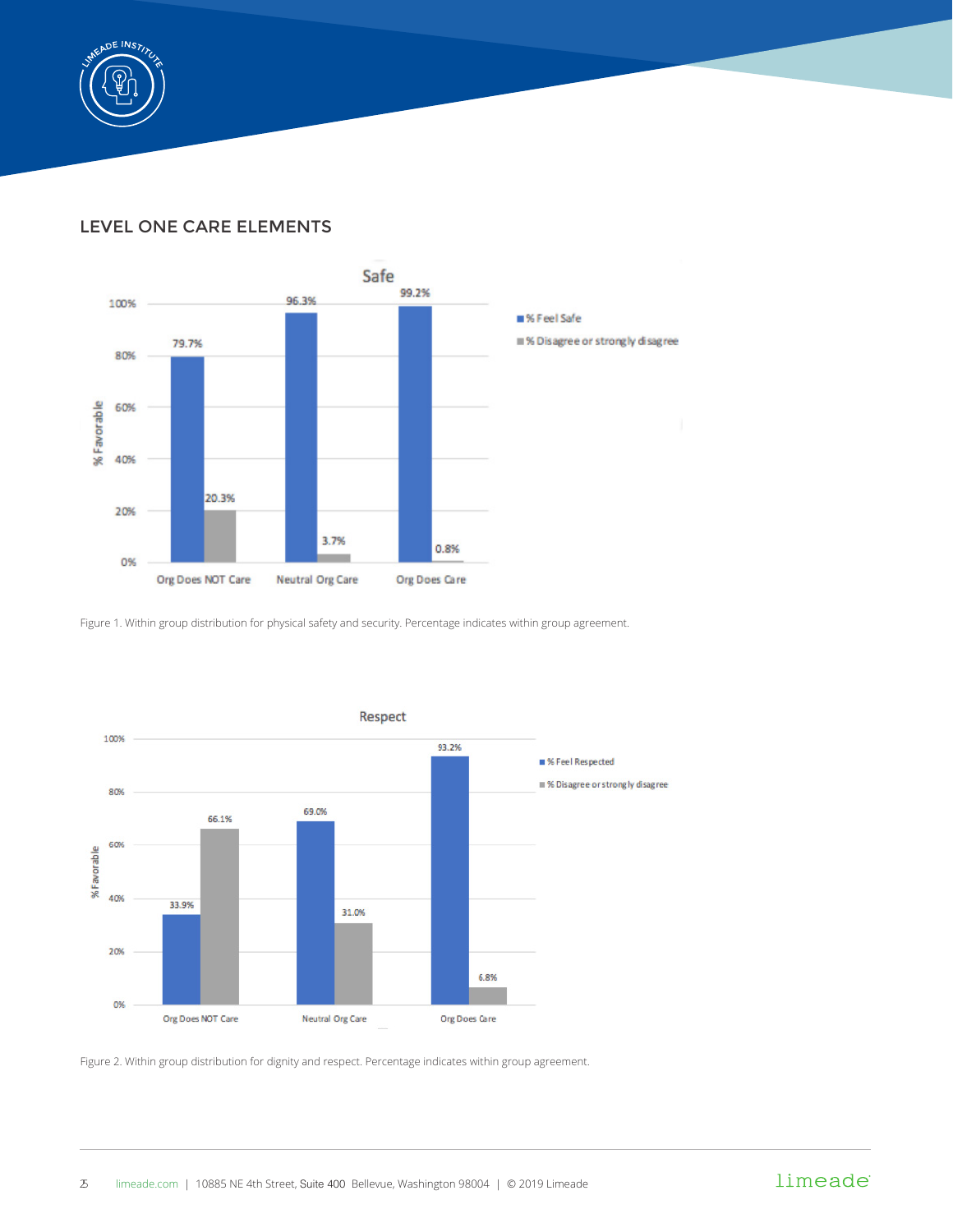

#### LEVEL TWO CARE ELEMENTS



Figure 5. Within group distribution for whole person. Percentage indicates within group agreement.



Connected

Figure 6. Within group distribution for listen and connect. Percentage indicates within group agreement.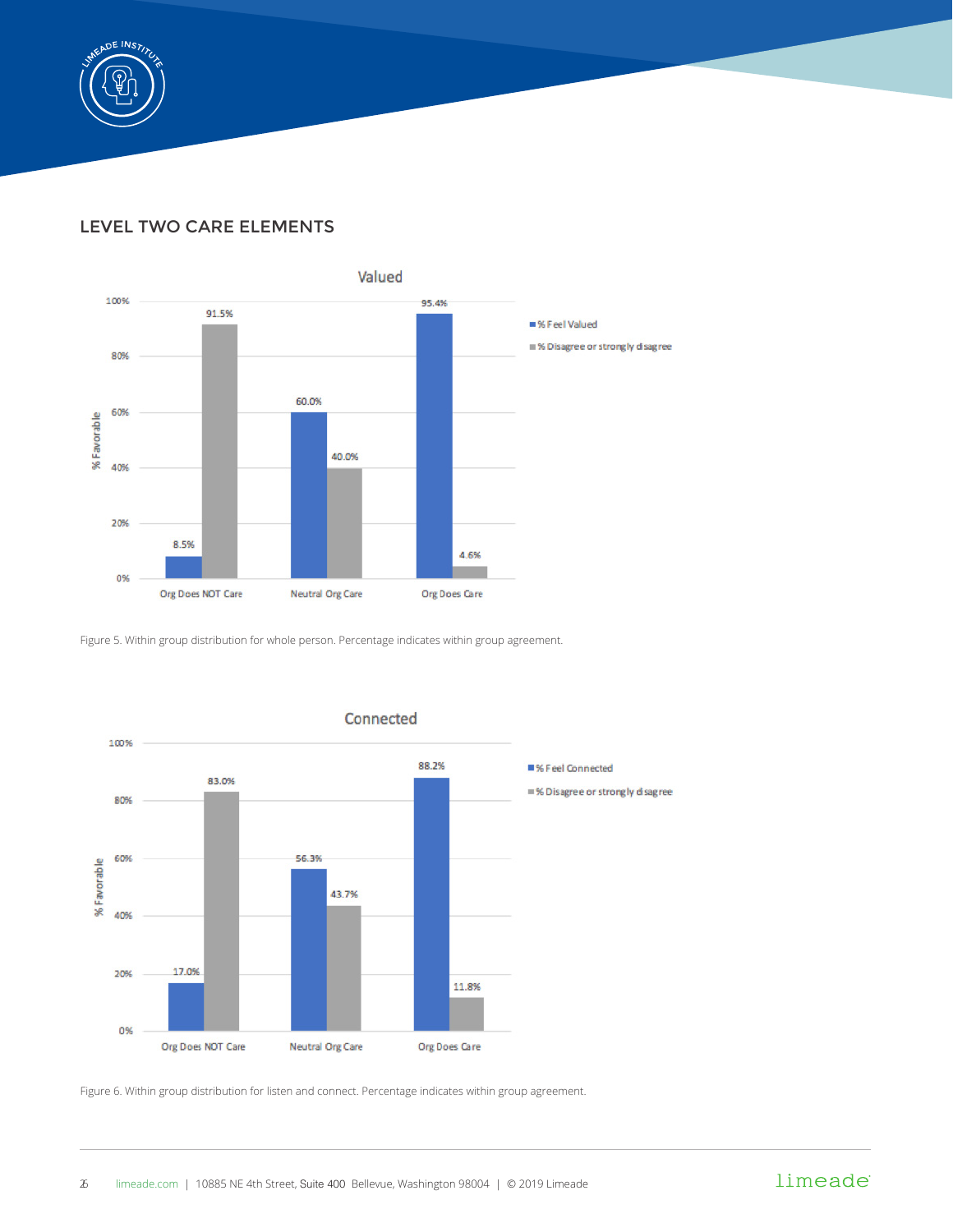

#### LEVEL TWO CARE ELEMENTS



Figure 7. Within group distribution for recognize and act. Percentage indicates within group agreement.



Figure 8. Within group distribution for grow. Percentage indicates within group agreement.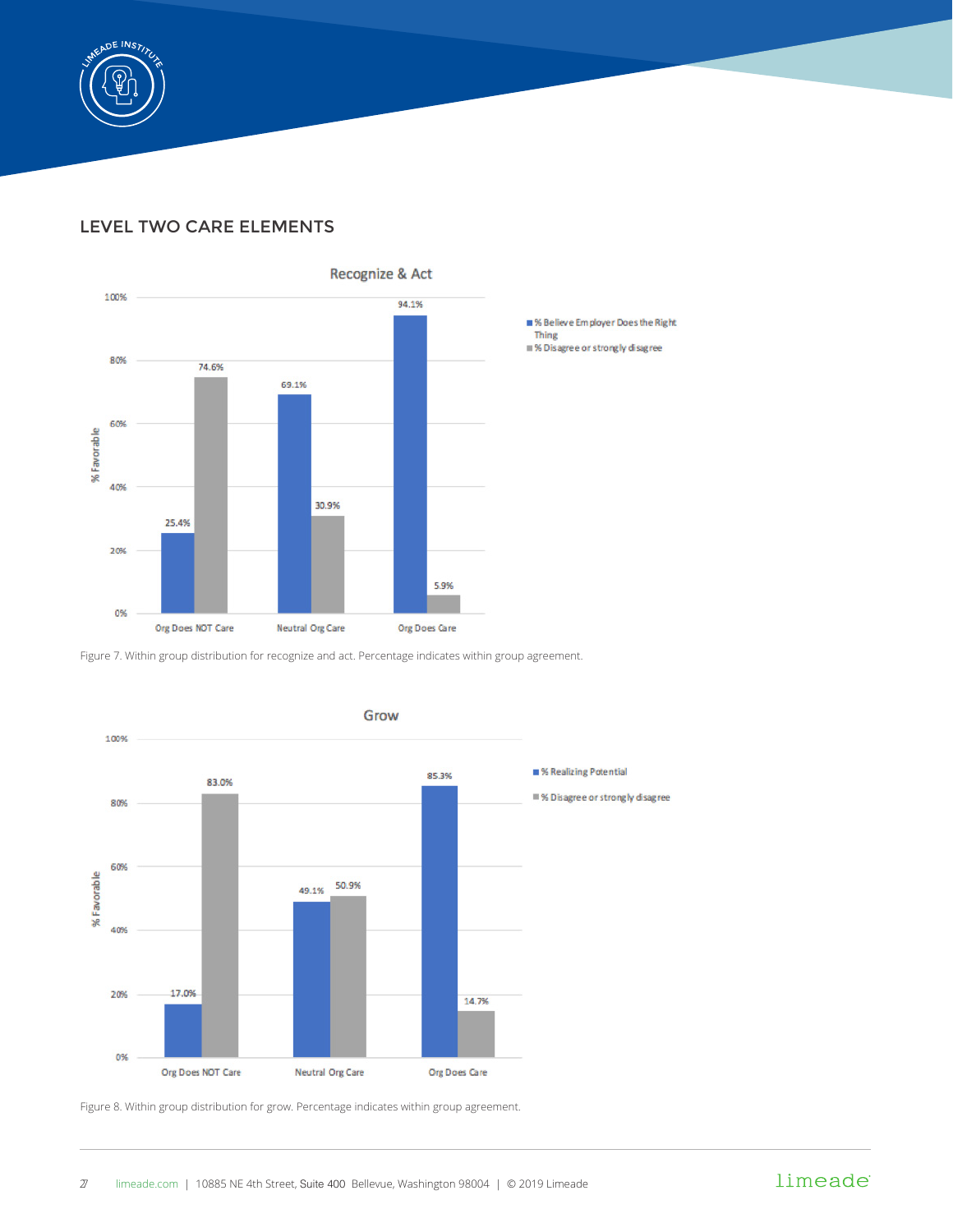

#### LEVEL THREE CARE ELEMENTS



Figure 9. Within group distribution for finding purpose. Percentage indicates within group agreement.



Figure 10. Within group distribution for make it a better world. Percentage indicates within group agreement.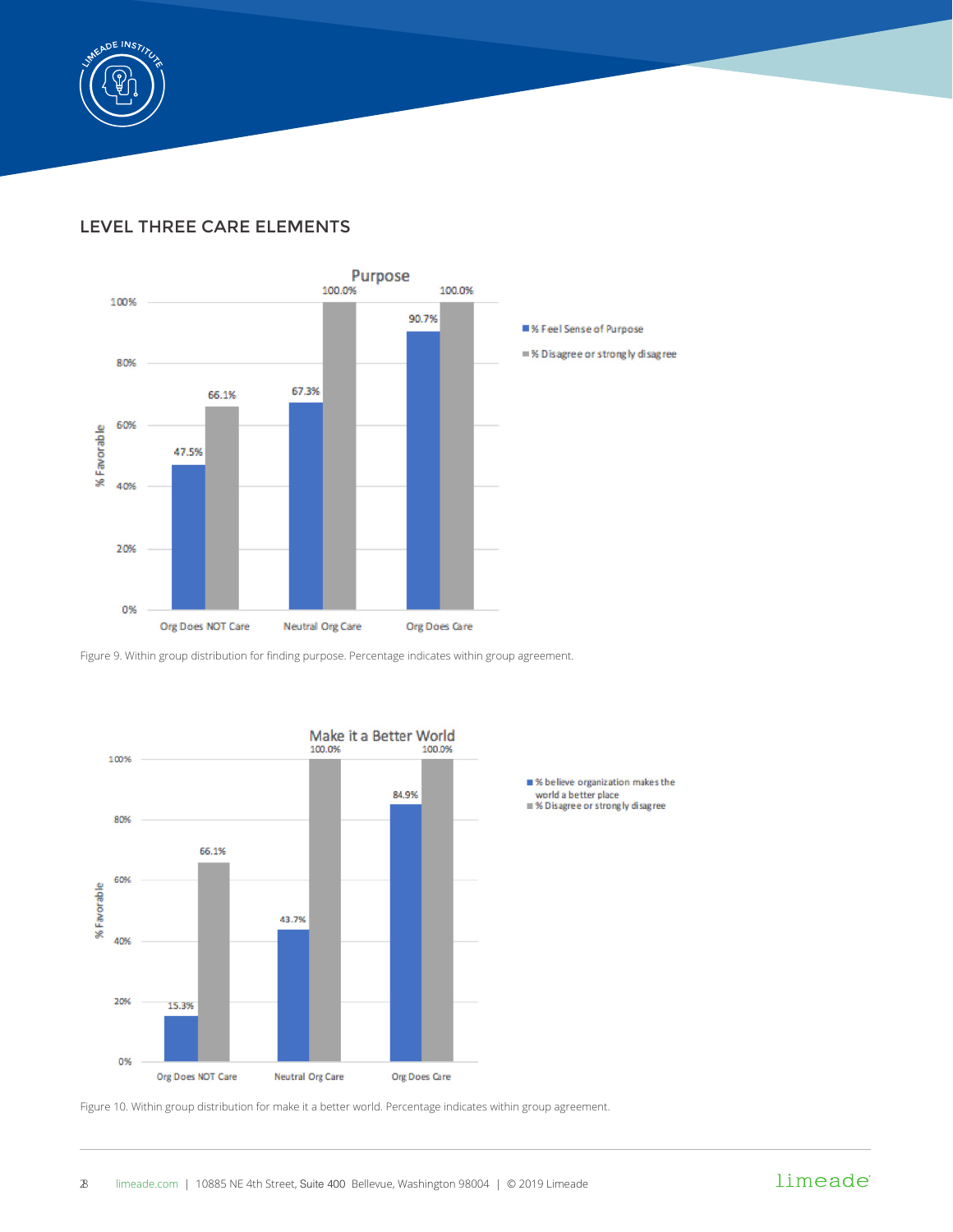

#### **DISCUSSION**

Our research found that employees who felt they were safe and respected, engaged in meaningful work and trusting of their organizations were more likely to feel their organizations cared about them. Additionally, results indicated that employees who felt valued as a whole person, felt connected to what was happening in their organizations, felt as though their organization tries to do the right thing and felt like they were realizing their true potential at work were more likely to report perceiving their organization cared about them. Finally, we found that employees who felt a sense of purpose and felt like their organization contributed to making the world a better place were more likely to feel their organizations cared about them. See the Appendix for full details about our research study and results.

#### FUTURE RESEARCH

Although the care elements approach is based on abundant academic literature and research on organizational support as it relates to the concept of "care," the taxonomy itself is the first of its kind. We therefore recognize more research is needed that explores the relationships between organizational care and its predictors and outcomes and allows for iterations of this model.

#### **CONCLUSION**

As the nature of the modern workplace continues to shift from one driven by the needs of employers to one centered around the experience of employees, organizations are recognizing the need to demonstrate to their workers that they care about them. Research has found that when employees perceive support from their organizations, they are more committed to the organization and have higher levels of engagement, performance and well-being. To demonstrate caring, leaders at all levels must dedicate organizational resources and their own efforts toward making employees feel supported by the organization's policies, procedures and climate it creates, as well as their coworkers. We provide a toolkit for organizations looking to foster a greater sense of care and support among employees.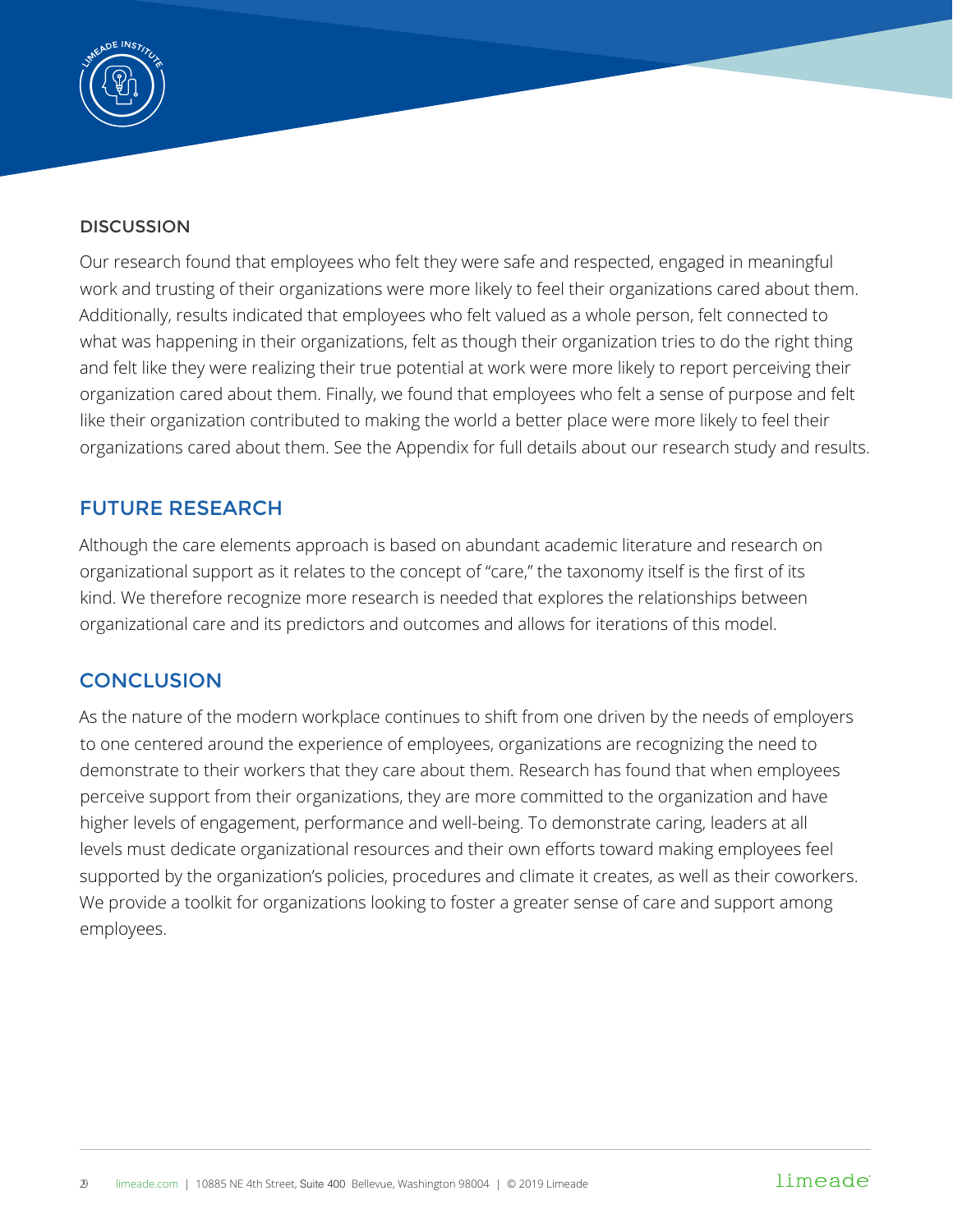

#### **REFERENCES**

- Abid, G., Zahra, I., & Ahmed, A. (2015). Mediated mechanism of thriving at work between perceived organization support, innovative work behavior and turnover intention. Pakistan Journal of Commerce and Social Sciences, 9, 982-998.
- Allen, N. J., & Meyer, J. P. (1990). The measurement and antecedents of affective, continuance and normative commitment to the organization. Journal of Occupational Psychology, 63, 1–18. http://dx.doi.org/10 .1111/j.2044-8325.1990.tb00506.x
- Aon Hewitt. (2009). 2009 trends in global employee engagement. Retrieved from: http://www.aon.com/ attachments/thought-leadership/Trends\_Global\_Employee\_Engagement\_Final.pdf
- Armeli, S., Eisenberger, R., Fasolo, P., & Lynch, P. (1998). Perceived organizational support and police performance: The moderating influence of socioemotional needs. Journal of Applied Psychology, 83, 288-297.
- Blau, P. M. (1964). Exchange and power in social life. New York, NY: Wiley.
- Bolden-Barrett, V. (2017). Glassdoor: Workers want their employers to take a stand on political issues. Retrieved from: https://www.hrdive.com/news/glassdoor-workers-want-their-employers-to-takea-stand-on-political-issues/505985/
- Bowlby, J. (1969). Attachment and Loss, Vol. 1: Attachment. Attachment and Loss. New York: Basic Books.
- Casimir, G., Ng, Y. K., Wang, Y. K., & Ooi, G. (2014). The relationships amongst leader–member exchange, perceived organizational support, affective commitment, and in-role performance: A socialexchange perspective. Leadership & Organization Development Journal, 35, 366–385. 10.1108/ LODJ-04-2012-0054.
- Chen, Chien-Cheng, and Su-Fen Chiu. (2008). "An Integrative Model Linking Supervisor Support and Organizational Citizenship Behavior." Journal of Business and Psychology 23, 1–10.
- Cole, M. S., Bruch, H., & Vogel, B. (2006). "Emotion as Mediators of the Relations between Perceived Supervisor Support and Psychological Hardiness on Employee Cynicism." Journal of Organizational Behavior, 27, 463–84. https://doi.org/10.1002/job.381.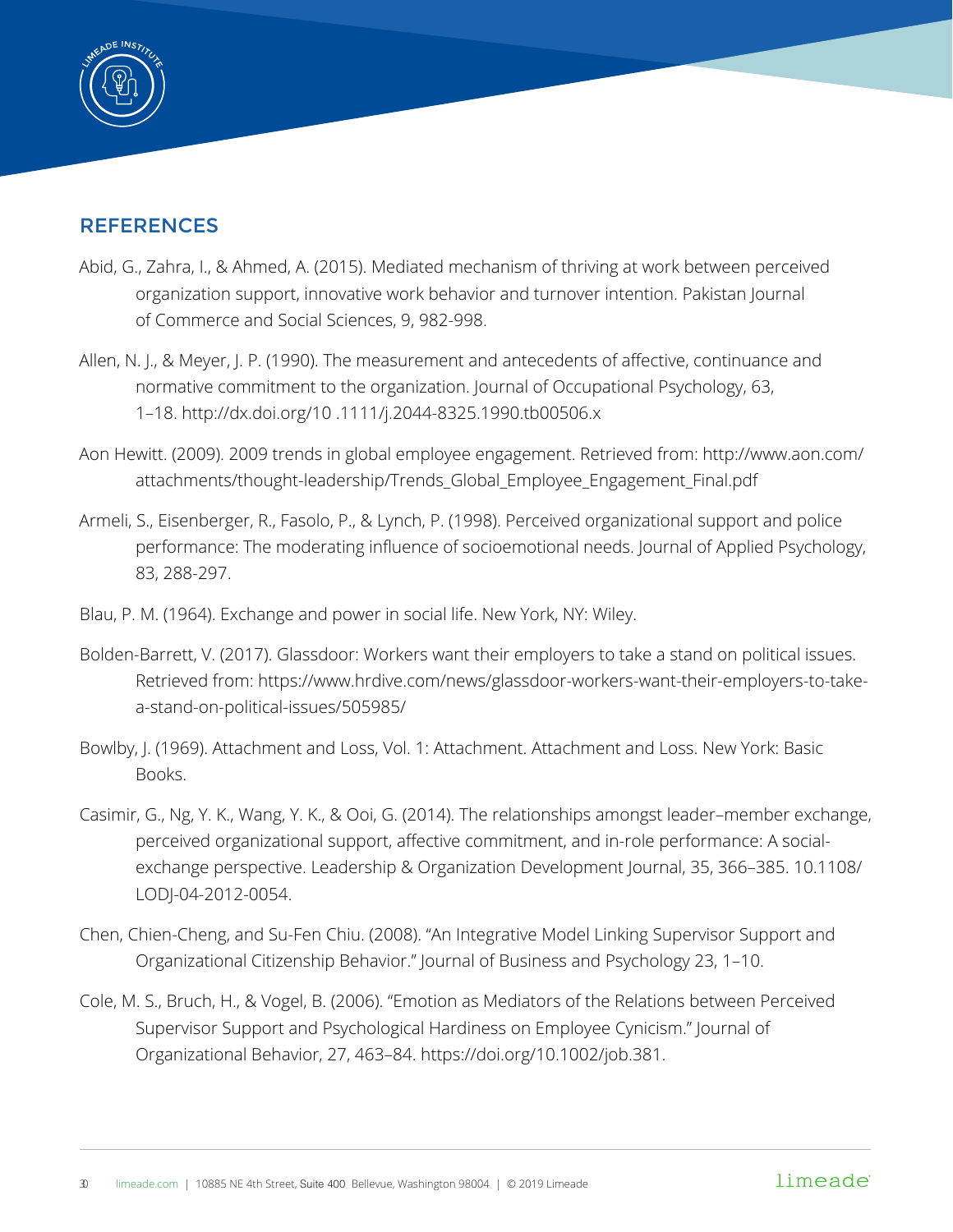

- Cropanzano, R., Bowen, D. E., & Gilliland, S. W. "The Management of Organizational Justice." The Academy of Management Perspectives, 2007, 34–48.
- Cropanzano, R., & Mitchell, M. S. (2005). Social exchange theory: An interdisciplinary review. Journal of Management, 31, 874-900.
- Deckers, Lambert. (2018). Motivation: Biological, Psychological, and Environmental. Routledge Press.
- Demerouti, E., Bakker, A. B., Nachreiner, F., & Schaufeli, W. B. (2001). The job demands–resources model of burnout. Journal of Applied Psychology, 86, 499-512.
- De Vito, L., Brown, A., Bannister, B., Cianci, M., & Mujtaba, B. G. (2016) "Employee Motivation Based on the Hierarchy of Needs, Expectancy and the Two-Factor Theories Applied with Higher Education Employees," International Journal of Advances in Management, Economics, and Entrepreneurship, 1, 20-32.
- Diener, E., Scollon, C. N., & Lucas, R. E. (2004). The evolving concept of subjective well-being: The multifaceted nature of happiness. In P. T. Costa & I. C. Siegler (Eds.), Advances in cell aging and gerontology, Vol. 15: 187-220. Amsterdam, Netherlands: Elsevier.
- Dimoff, J. K. & Kelloway, E. K. (2018). Leaders as resources: How managers and supervisors can socially support employees toward better mental health and well-being. In: Leading to occupational health and safety: How leadership behaviours impact organizational safety and wellbeing. Chichester, England: Wiley Blackwell.
- Eisenberger, R., Huntington, R., Hutchison, S., & Sowa, D. (1986). Perceived organizational support. Journal of Applied Psychology, 71, 500–507. http://dx.doi.org/10.1037/0021-9010.71.3.500
- Eisenberger, R., Armeli, S., Rexwinkel, B., Lynch, P. D., & Rhoades, L. (2001). Reciprocation of perceived organizational support. Journal of Applied Psychology, 86, 42–51. http://dx.doi. org/10.1037/0021-9010.86 .1.42
- Eisenberger, R., Karagonlar, G., Stinglhamber, F., Neves, P., Becker, T. E., Gonzalez-Morales, M. G., & Steiger-Mueller, M. (2010). Leader–member exchange and affective organizational commitment: The contribution of supervisor's organizational embodiment. Journal of Applied Psychology, 95, 1085–1103. http://dx.doi.org/10.1037/a0020858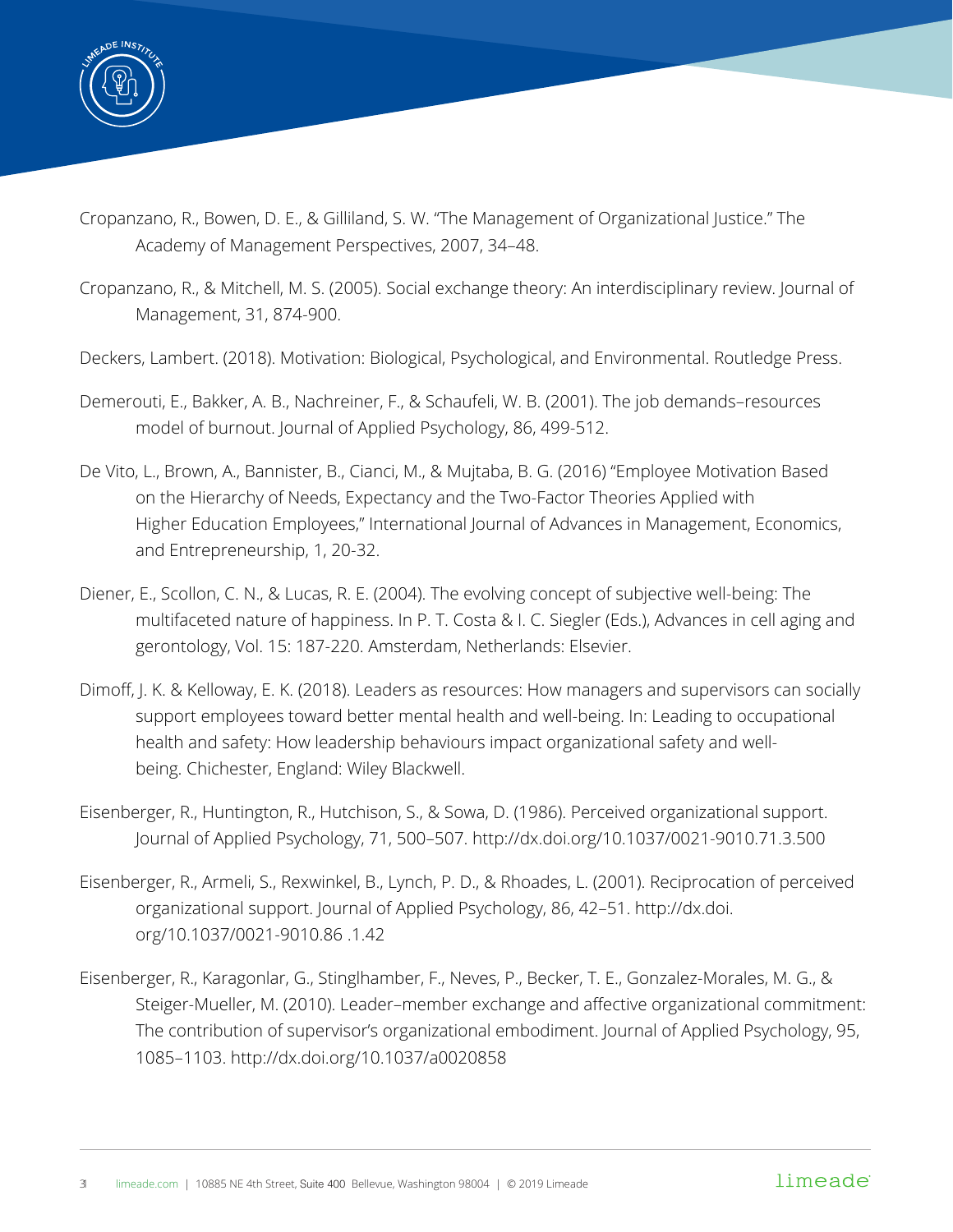

- Eisenberger, R. Rockstuhl, T., Shoss, M. K., Wen, Xueqi, & Dulebohn, J. (2019). "Is the Employee– Organization Relationship Dying or Thriving? A Temporal Meta-Analysis." Journal of Applied Psychology. https://doi.org/10.1037/apl0000390
- Eisenberger, R., & Stinglhamber, F. (2011). Perceived organizational support: Fostering enthusiastic and productive employees. Washington, DC: American Psychological Association Books. http:// dx.doi.org/10.1037/12318-000
- Eisenberger, R., Stinglhamber, F., Vandenberghe, C., Sucharski, I. L., & Rhoades, L. (2002). Perceived supervisor support: Contributions to perceived organizational support and employee retention. Journal of Applied Psychology, 87, 565–573. http://dx.doi.org/10.1037/ 0021-9010.87.3.565.
- Frone, M. R. (2000). Interpersonal conflict at work and psychological outcomes: Testing a model among young workers. Journal of Occupational Health Psychology, 5, 246–255.
- Gagne, M. & Deci, E. L. (2005). Self-determination theory and work motivation. Journal of Organizational behavior, 26, 331-362. http://dx.doi.org/10.1002/job.322
- Gallup (2017). State of the American Workplace Report. Referenced from: https://www.gallup.com/ workplace/238085/state-american-workplace-report-2017.aspx
- Gouldner, A. W. (1960). The norm of reciprocity: A preliminary statement. American Sociological Review, 25, 161–178. http://dx.doi.org/10.2307/ 2092623
- Greenberg, M. S. (1980). A theory of indebtedness. In K. Gergen, M. S. Greenberg, & R. H. Willis (Eds.), Social exchange: Advances in theory and research (pp. 3–26). New York, NY: Plenum Press. http://dx.doi .org/10.1007/978-1-4613-3087-5\_1
- Griffin, M. A., Patterson, M. G., & West, M. A. (2001). Job satisfaction and teamwork: the role of supervisor support. Journal of Organizational Behavior, 22, 537-550. http://dx.doi .org/10.1002/ job.101
- Gupta, V., Agarwal, U. A., & Khatri, N. (2016) "The Relationships between Perceived Organizational Support, Affective Commitment, Psychological Contract Breach, Organizational Citizenship Behaviour and Work Engagement." Journal of Advanced Nursing, 72, 2806–17. https:// doi.org/10.1111/jan.13043.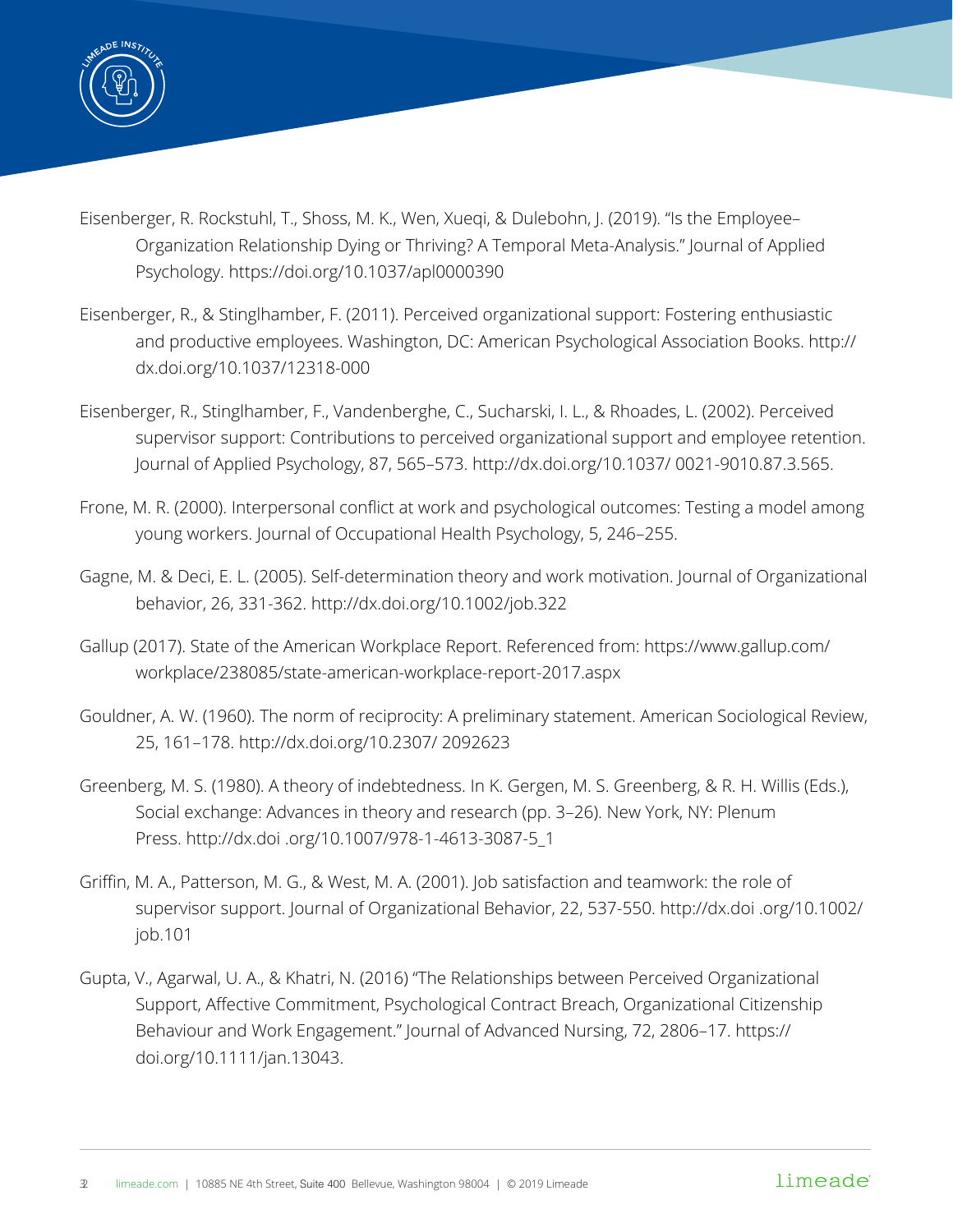

- Harter J., Schmidt F., & Hayes T. (2002). Business-unit-level relationship between employee satisfaction, employee engagement, and business outcomes: A meta-analysis. Journal of Applied Psychology, 87, 268–279.
- Hazan, C., & Shaver, P. R. (1990). Love and work: An attachment-theoretical perspective. Journal of Personality and Social Psychology, 59, 270-280.
- http://dx.doi.org/10.1037/0022-3514.59.2.270
- Hobfoll, S. E. (1989). Conservation of resources: A new attempt at conceptualizing stress. American Psychologist, 44, 513-524.
- House, J. S. (1981). Work stress and social support. Reading, Massachusetts: Addison-Wesley.
- Kim, K. Y., Eisenberger, R., & Baik, K. (2016). "Perceived Organizational Support and Affective Organizational Commitment: Moderating Influence of Perceived Organizational Competence: Perceived Organizational Competence." Journal of Organizational Behavior, 37, 558–83. https:// doi.org/10.1002/job.2081.
- Klein, H. J., Becker, T. E., & Meyer, J. P. (2009). Commitment in organizations: Accumulated wisdom and new directions. New York: Routledge/Taylor & Francis Group.
- Kleine, ADK, Rudolph, CW, Zacher, H. (2019). Thriving at work: A metaDanalysis. Journal of Organizational Behavior, 1– 27. https://doi.org/10.1002/job.2375
- Kosine, N. R., Steger, M. F., & Duncan, S. (2008). Purpose-Centered Career Development: A Strengths-Based Approach to Finding Meaning and Purpose in Careers. Professional School Counseling, 12, 133-136.
- Kurtessis, James N., Robert Eisenberger, Michael T. Ford, Louis C. Buffardi, Kathleen A. Stewart, and Cory S. Adis. "Perceived Organizational Support: A Meta-Analytic Evaluation of Organizational Support Theory." Journal of Management, 43,1854–84. https://doi. org/10.1177/0149206315575554.
- Levinson, H. (1965). Reciprocation: The relationship between man and organization. Administrative Science Quarterly, 9, 370–390. 10.2307/2391032.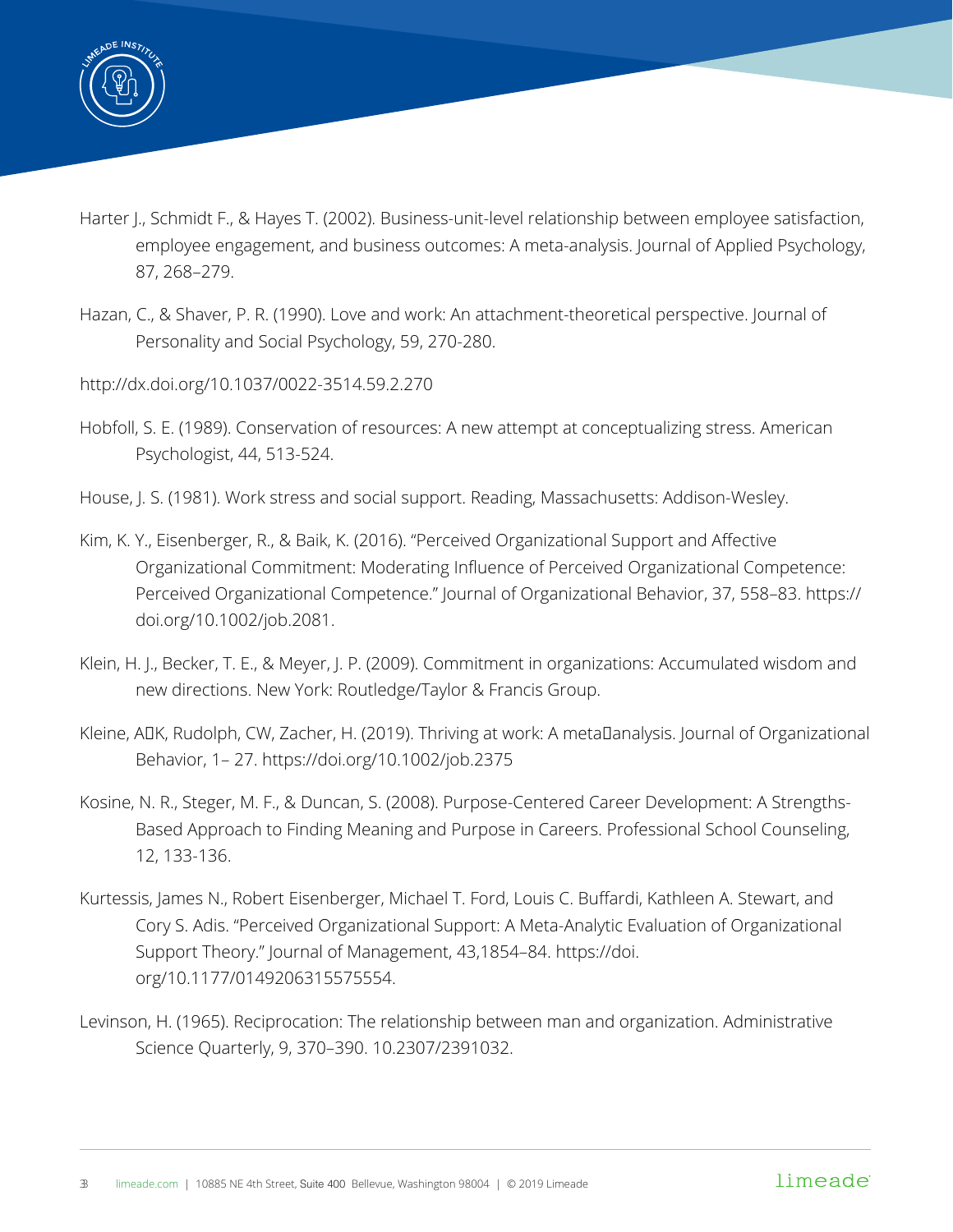

- Maertz, Carl P., Rodger W. Griffeth, Nathanael S. Campbell, and David G. Allen. (2007). "The Effects of Perceived Organizational Support and Perceived Supervisor Support on Employee Turnover." Journal of Organizational Behavior, 28, 1059–75. https://doi.org/10.1002/job.472.
- Maslow, A. H. (1943). A theory of human motivation. Psychological Review, 50, 370-396
- Meyer, J. P., & Allen, N. J. (1997). Commitment in the workplace: Theory, research, and application. Thousand Oaks, CA: Sage.
- Meyer, J. P., Stanley, D. J., Herscovitch, L., & Topolnytsky, L. (2002). Affective, continuance, and normative commitment to the organization: A meta-analysis of antecedents, correlates, and consequences. Journal of Vocational Behavior, 61, 20 –52. 10.1006/jvbe.2001.1842.
- Morgan, J. "Why the future of work is all about the employee experience," Forbes, May 27, 2015. Retrieved from http://www.forbes.com/sites/jacobmorgan/2015/05/27/why-the-future-of-workis-all-about-the-employee-experience/
- Ng, T. W. H., Yam, K. C., & Aguinis, H. (2018). Employee perceptions of corporate social responsibility: Effects on pride, embeddedness, and turnover. Personnel Psychology, 72.
- Peretz, M. (2017). "Want to engage millennials? Try Corporate Social Responsibility." Forbes, September 27, 2017. Retrieved from: https://www.forbes.com/sites/marissaperetz/2017/09/27/want-toengage-millennials-try-corporate-social-responsibility/#2f3be8eb6e4e
- Pink, D. H. (2009). Drive: The surprising truth about what motivates us. New York, NY: Riverhead Books.
- Rhoades, L., & Eisenberger, R. (2002). Perceived organizational support: A review of the literature. Journal of Applied Psychology, 87, 698–714. http://dx.doi.org/10.1037/0021-9010.87.4.698
- Riaz, S., Xu, Y., & Hussain, S. (2018). Understanding employee innovative behavior and thriving at work: A Chinese perspective. Administrative Sciences, 8, 1014. https://doi.org/10.3390/ admsci8030046
- Riketta, M. (2002). Attitudinal organizational commitment and job performance: A meta-analysis. Journal of Organizational Behavior, 23, 257–266. 10.1002/job.141.
- Rousseau, D. M. (1989). Psychological and implied contracts in organizations. Employee Responsibilities and Rights Journal, 2, 121–139. http://dx.doi.org/10.1007/BF01384942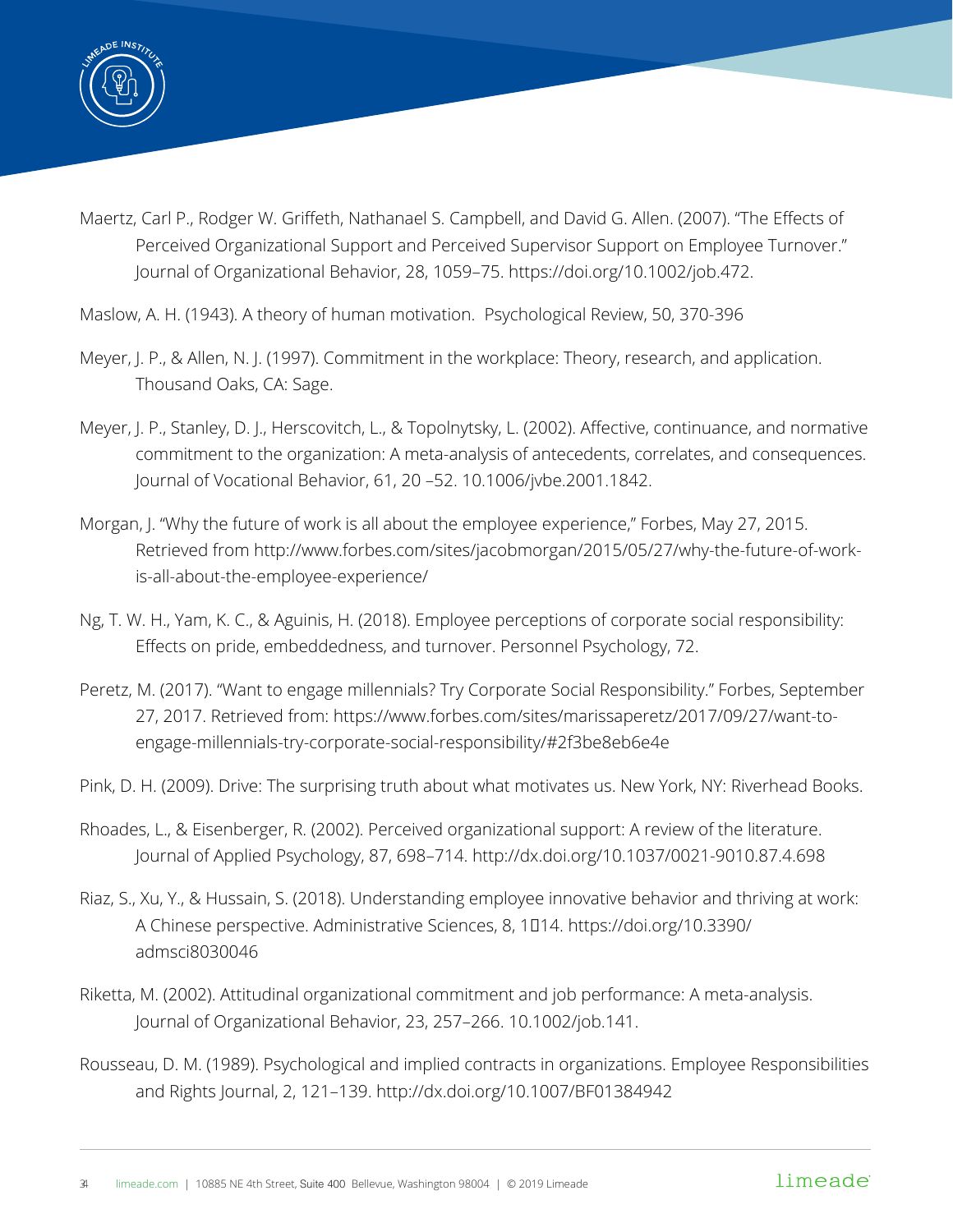

- Rousseau, D. M. (1995). Psychological contracts in organizations: Understanding written and unwritten agreements. Thousand Oaks, CA: Sage.
- Salanova, M., Agut, S., & Peiró, J. (2005). Linking organizational resources and work engagement to employee performance and customer loyalty: The mediation of service climate. Journal of Applied Psychology, 90, 1217–1227.
- Schaefer, S. D., Terlutter, R., & Diehl, S. (2019). Talking about CSR matters: employees' perception of and reaction to their company's CSR communication in four different CSR domains. International Journal of Advertising. https://doi.org/10.1080/02650487.2019.1593736
- Settoon, R. P., Bennett, N., & Liden, R. C. (1996). Social exchange in organizations:
- Perceived organizational support, leader–member exchange, and employee reciprocity. Journal of Applied Psychology, 81, 219-227. https://doi.org/10.1037/002109010.81.3.219
- Shanock, L. R., & Eisenberger, R. (2006). When supervisors feel supported: Relationships with subordinates' perceived supervisor support, perceived organizational support, and performance. Journal of Applied Psychology, 91, 689-695. http://dx.doi.org/10.1037/0021- 9010.91.3.689
- Shuck, B. (2011). Four emerging perspectives of employee engagement: An integrative literature review. Human resource Development Review, 10, 304-328.
- Steger, M. F. (2012). Meaning in life. In S. J. Lopez (Ed.), Handbook of positive psychology (2nd Ed.). Oxford, UK: Oxford University Press.
- Steger, M. F., & Dik, B. J. (2010). Work as meaning. In Linley, P. A., Harrington, S. & Page, N (Eds.), Handbook of positive psychology and work. Oxford, UK: Oxford University Press.
- Steger, M. F., Frazier, P., Oishi, S., & Kaler, M. (2006). The Meaning in Life Questionnaire: Assessing the presence of and search for meaning in life. Journal of Counseling Psychology, 53, 80-93.
- Steger, M. F., Kashdan, T. B., Sullivan, B. A., & Lorentz, D. (2008). Understanding the search for meaning in life: Personality, cognitive style, and the dynamic between seeking and experiencing meaning. Journal of Personality, 76, 199-228.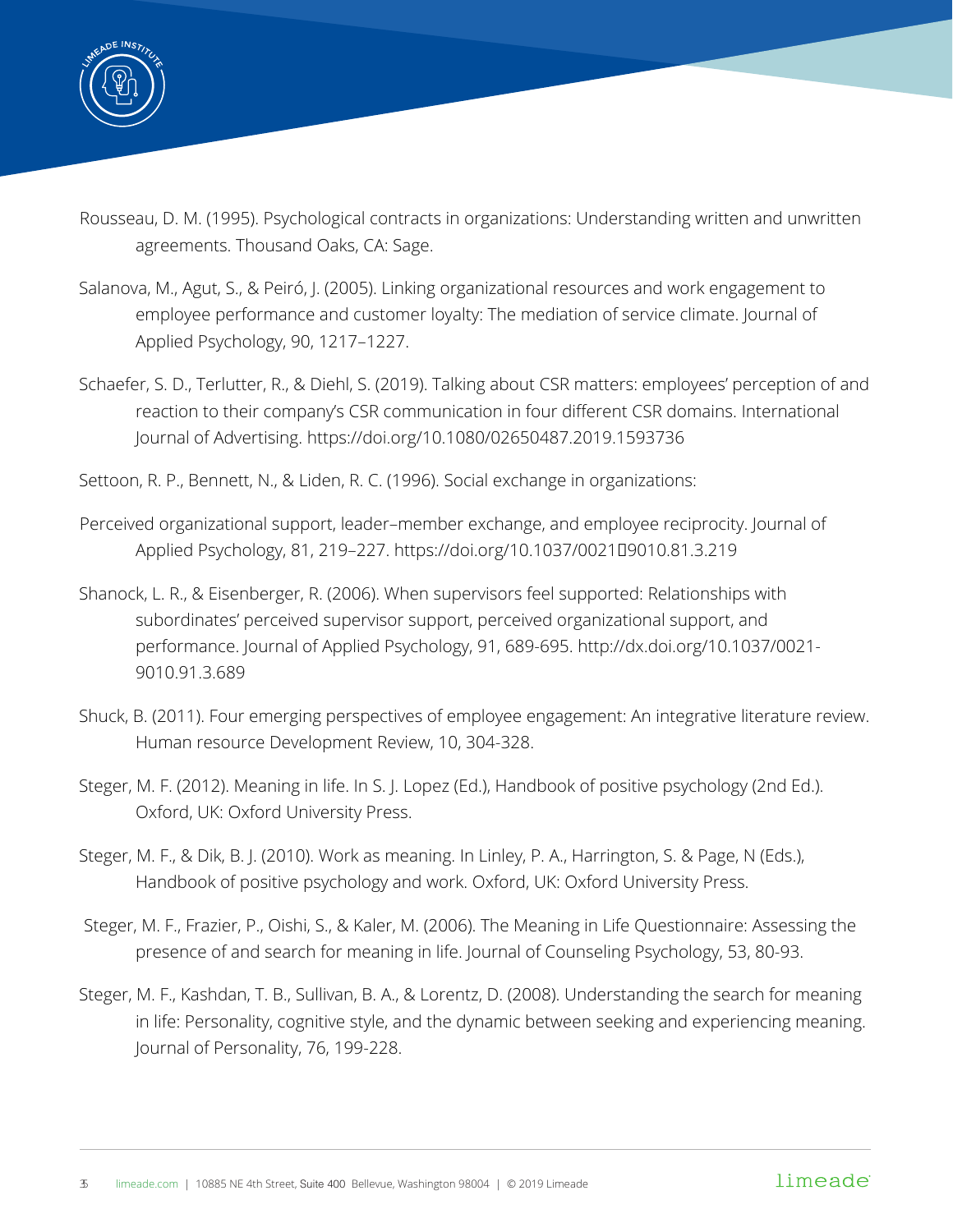

- Tsui, A. S., Pearce, J. L., Porter, L. W., & Tripoli, A. M. (1997). Alternative approaches to the employee– organization relationship: Does investment in employees pay off? Academy of Management Journal, 40, 1089–1121. 10.2307/256928.
- Wells, C.V. & Kipnis, D. (2001). Trust, Dependency, and Control in the Contemporary Organization. Journal of Business and Psychology, 15, 593-603. https://doi.org/10.1023/A:1007871001157
- Yip, J., Ehrhardt, K., Black, H., & Walker, D. O. (2018). "Attachment Theory at Work: A Review and Directions for Future Research." Journal of Organizational Behavior, 39, 185–98. https://doi. org/10.1002/job.2204.